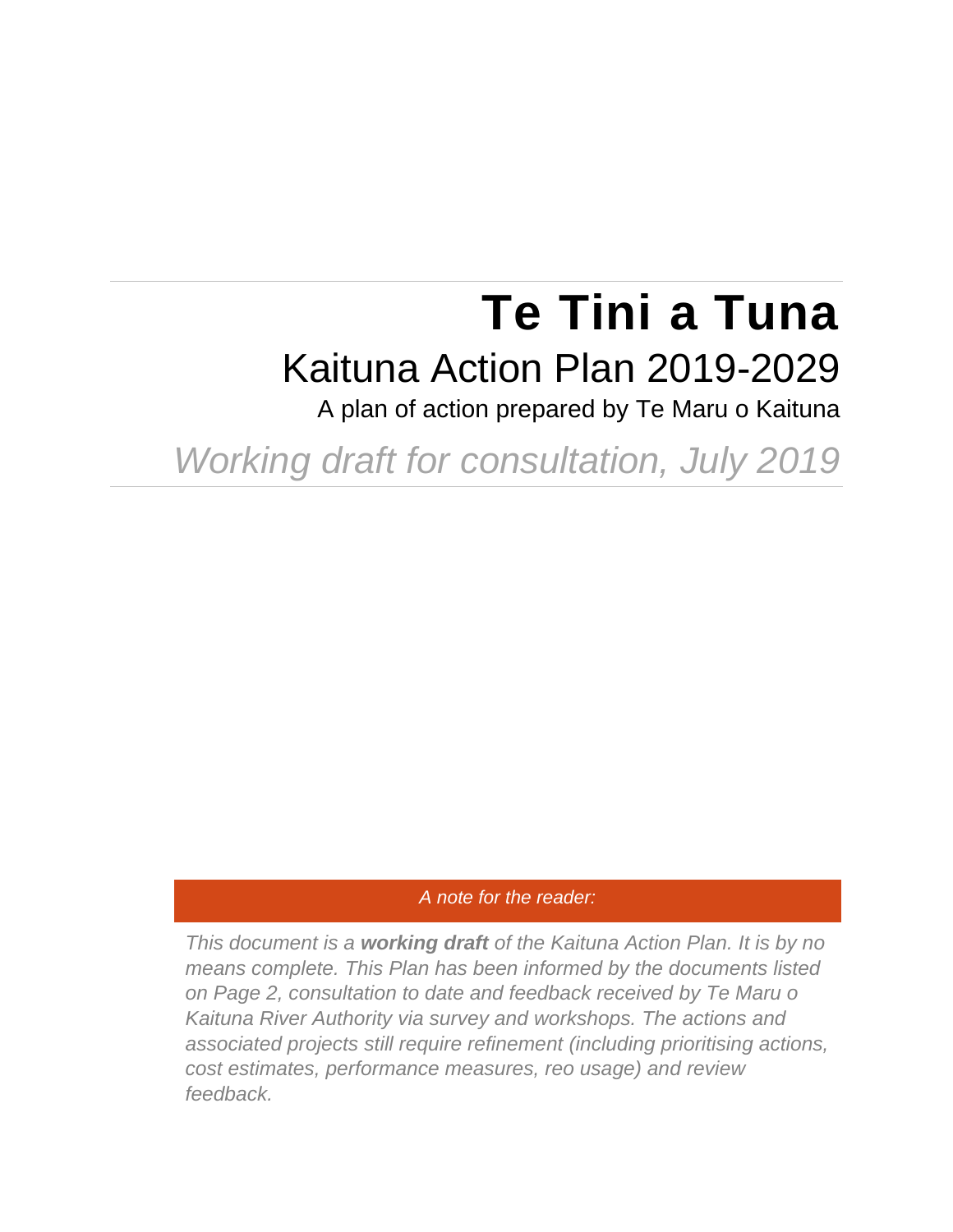## **CONTENTS**

| Part 3: Te Taharapa o te Tuna   Implementing and Monitoring this Plan 30 |  |
|--------------------------------------------------------------------------|--|
|                                                                          |  |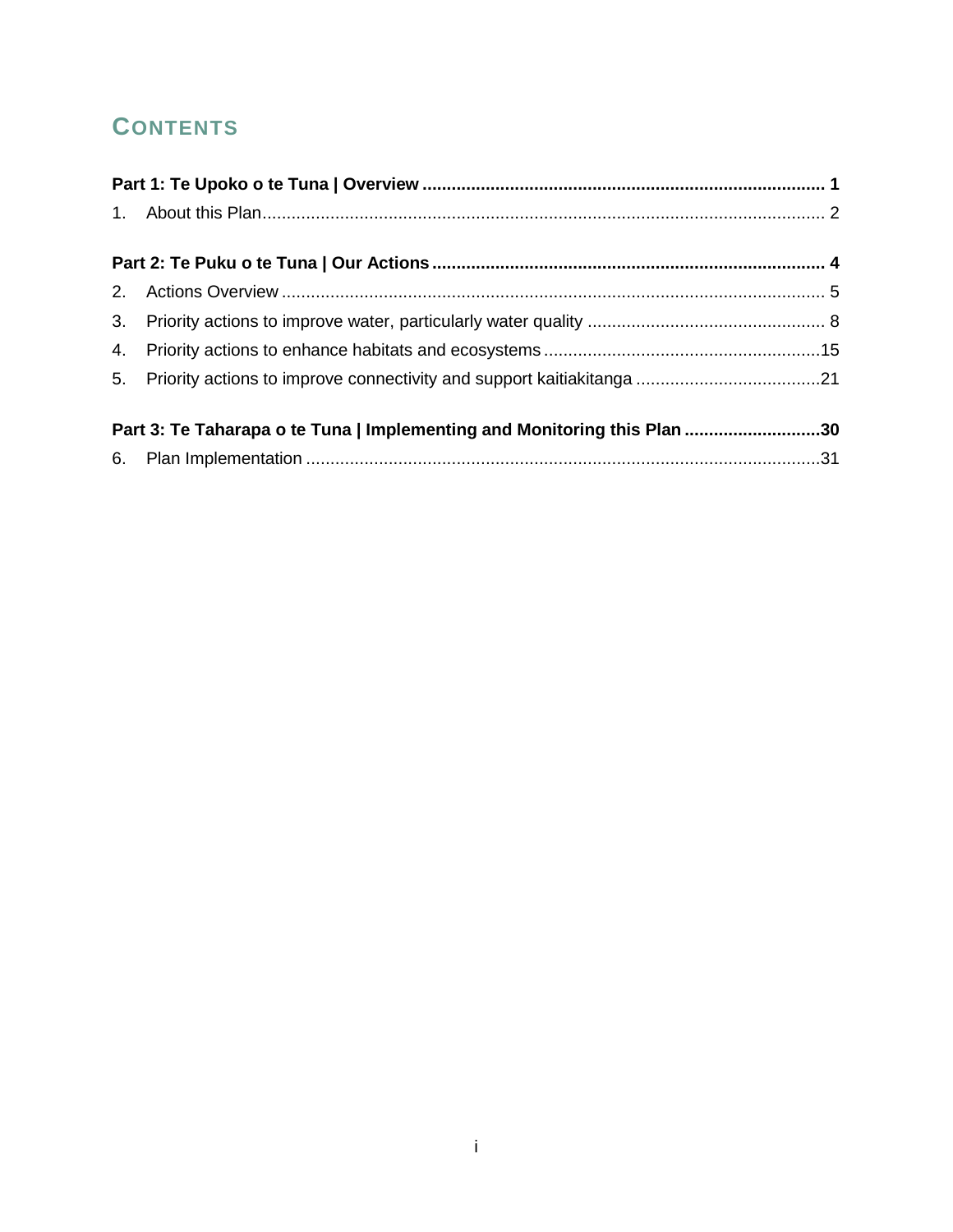# <span id="page-2-0"></span>**Part 1: Te Upoko o te Tuna | Overview**

*'Te Upoko o te Tuna' means 'The head of the eel'. This part of the Plan sets the course or direction for the Action Plan, in particular, its purpose; intended use; and linkage with the Kaituna River Document.*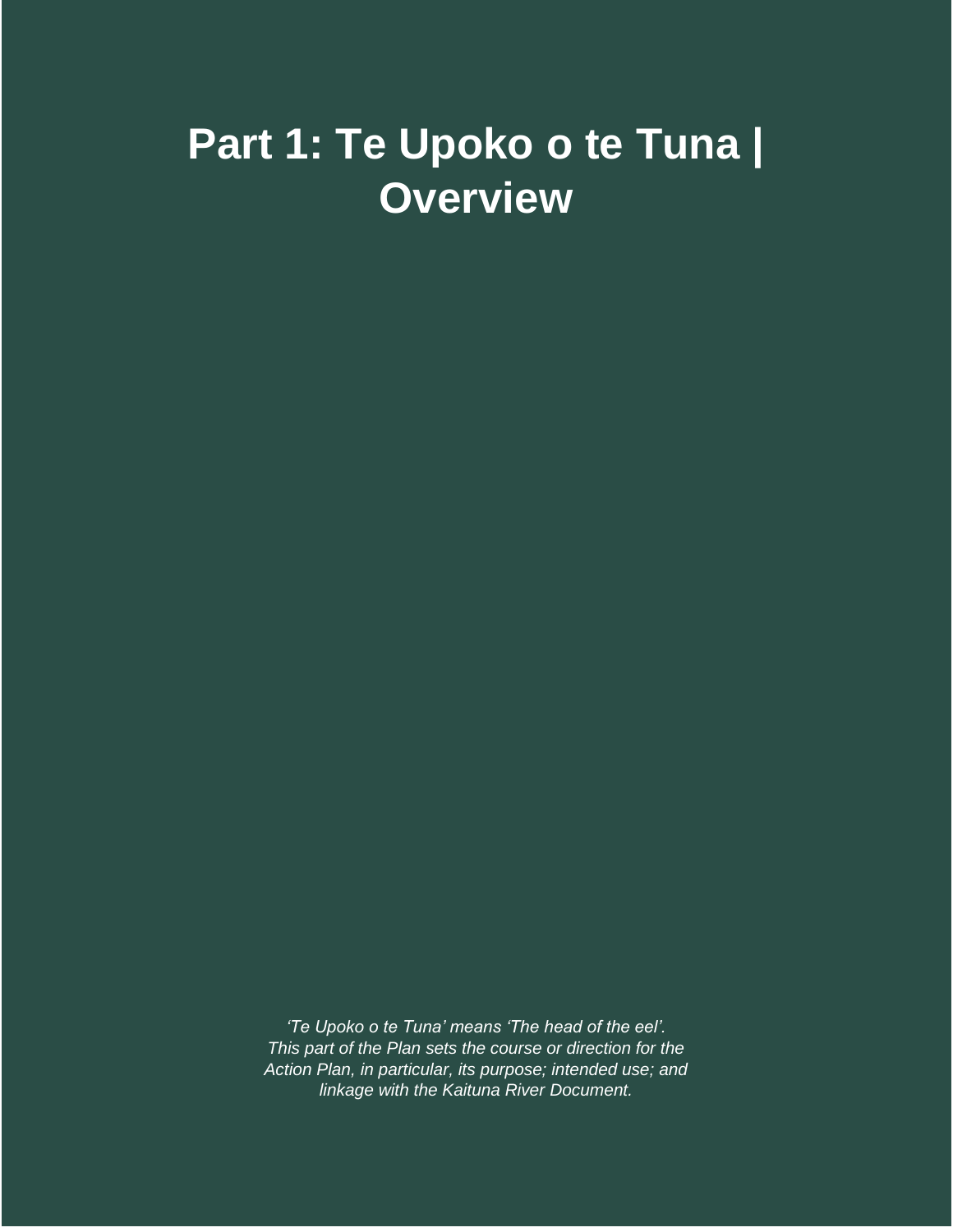# <span id="page-3-0"></span>**1. About this Plan**

In June 2018, Te Maru o Kaituna River Authority approved the strategic road map, the Kaituna River Document ("Kaituna, he taonga tuku iho – a treasure handed down"). The river document took effect on 1 August 2018.

### **ACTION PLAN PURPOSE**

The purpose of this Plan is to 'give life' to the Kaituna River Document, in particular it's Vision and eight contributing Objectives.

As the name suggests, this Plan is about action: the work that we will collectively do to achieve the Vision. In particular, it is about targeted action in key areas. In other words, we will focus on a few things and do them really well.

This Plan acknowledges and supports existing projects and includes new and complimentary actions to be undertaken.

The actions are grouped into three focus areas:

- Priority actions to improve water, particularly water quality;
- Priority actions to enhance habitats and ecosystems; and,
- Priority actions to improve connectivity and support kaitaiakitanga.

Supporting actions (i.e. monitoring) are also included to ensure the success of this Plan.

### **GEOGRAPHIC SCOPE**

The geographic scope of this Plan is the same as the Kaituna River Document.

It relates to the Kaituna River and its tributaries, starting from Okere Falls to Te Awa o Ngātoroirangi / Maketu Estuary. This includes all rivers and streams flowing into the Kaituna River.

Action may involve changes on land within the catchment because activities on land have an impact on the environmental, cultural and spiritual well-being of the Kaituna River.

### **DEVELOPING THIS PLAN**

The following informed the development of this Plan:

- The vision, objectives and desired outcomes within the Kaituna River Document (overleaf)
- Workshops with Te Maru o Kaituna
- Matters raised in submissions to the proposed Kaituna River Document.
- Any relevant outstanding actions from the 2009 Kaituna River and Ōngātoro/ Maketu Estuary Strategy.
- Relevant Iwi and hapū management plans.
- Projects listed in the long-term plans, annual plans and work programmes of relevant councils.
- Council research and monitoring reports.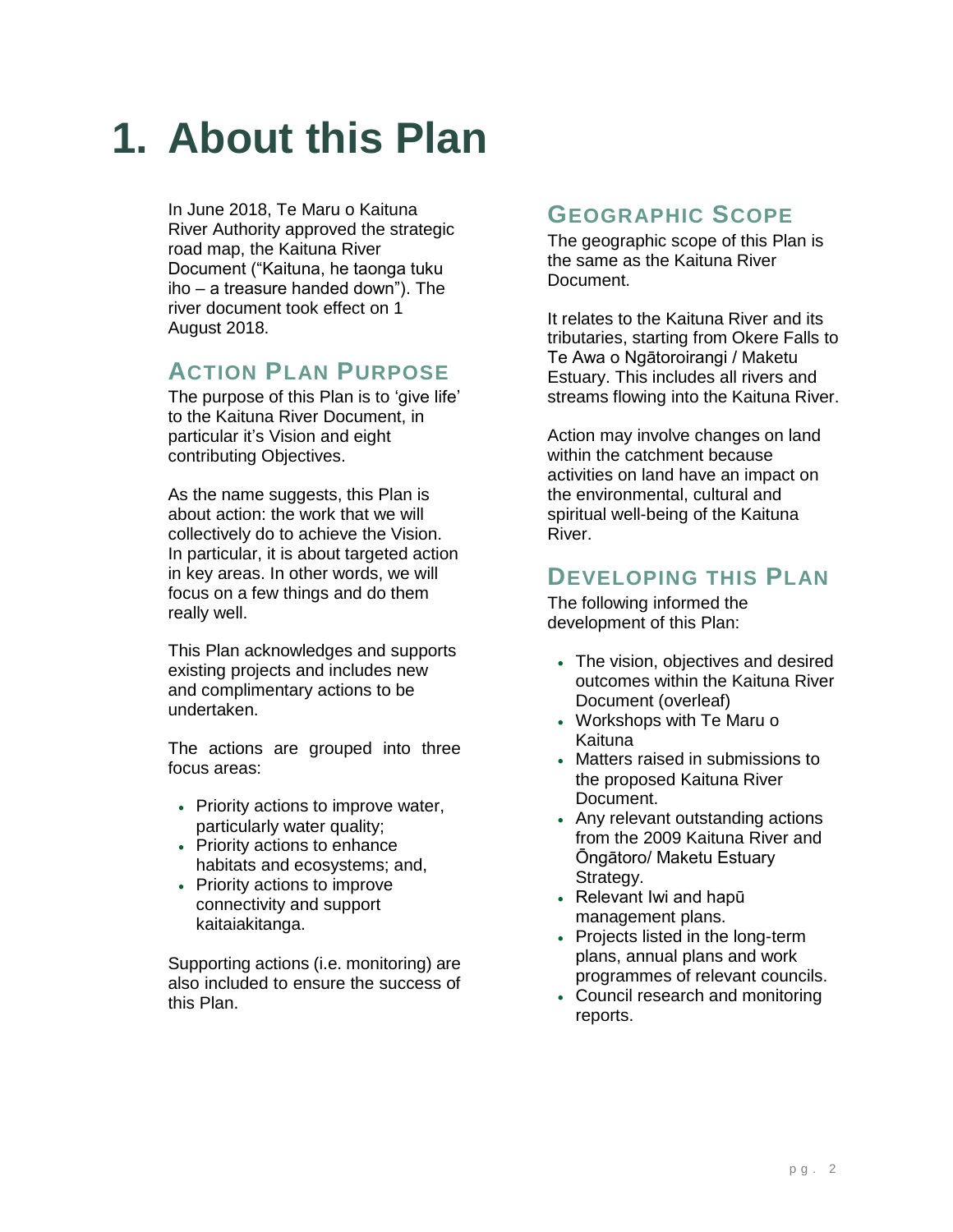### **PLAN FOUNDATION**

The foundation for this Plan is the Kaituna River Document, which provides the overarching roadmap of where we want to be (Vision):

*E ora ana te mauri o te Kaituna, e tiakina ana hoki mō ngā whakatupuranga ō nāianei, ō muri nei hoki.*

*The Kaituna River is in a healthy state and protected for current and future generations.*

The priority actions and projects within this Plan describe what steps we take to achieve the Vision. They also align with one or more of the Objectives within the Kaituna River Document (refer right).

#### **THEME**

This Plan is uniquely "Kaituna" and as such, the tuna / eel is interwoven throughout this Plan. For example:

- The title of this Plan refers to the "abundance of tuna". This is what we expect to see from implementing this Plan.
- The structure of this Plan aligns with the parts of the tuna (Upoko | Head; Puku | Stomach; Taharapa; Tail). Explanations are provided at the start of each divider.
- The cluster of priority actions in this Plan are inspired by what a tuna needs to thrive: good quality water; good habitat and, good connection or passage through the Kaituna catchment.

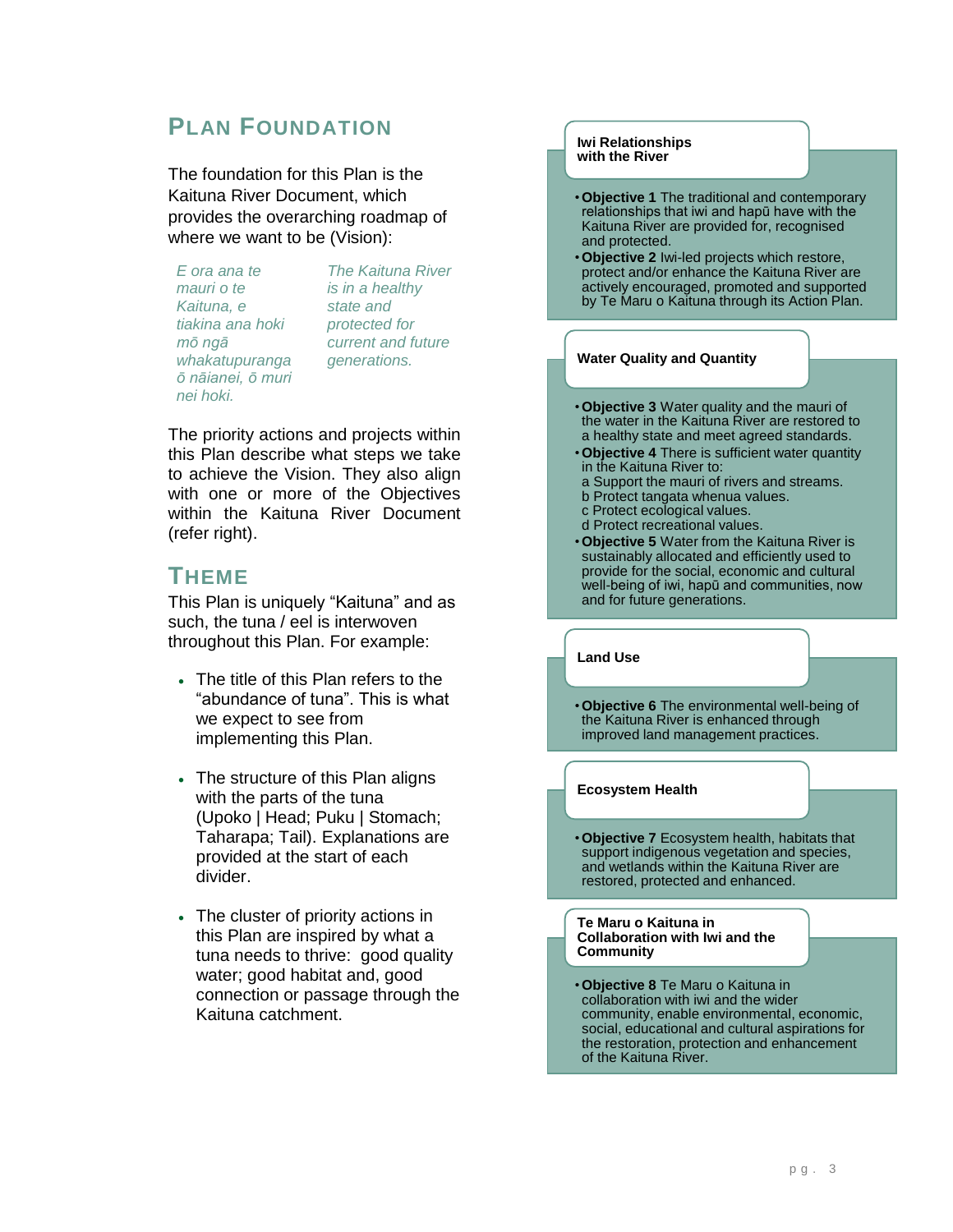# <span id="page-5-0"></span>**Part 2: Te Puku o te Tuna | Our Actions**

*'Te Takapū o te Tuna' means 'The abdomen of the eel'. This part of the Plan articulates the priority actions that will be taken to improve the environmental, cultural and spiritual well-being of the Kaituna River and all its sustains.*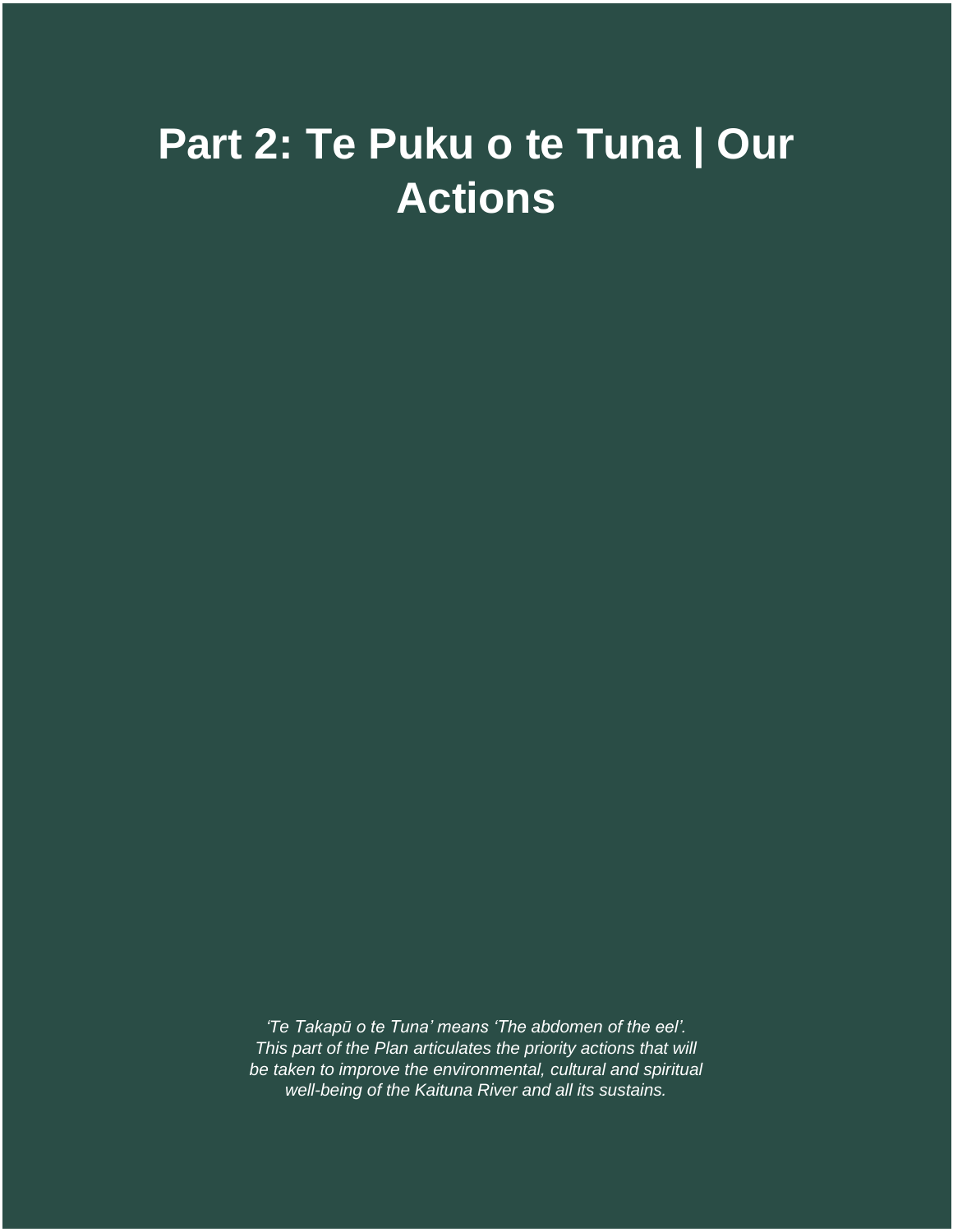# <span id="page-6-0"></span>**2. Actions Overview**

*For a tuna / eel to thrive, it requires three things: good quality water; good habitat and, good connection or passage through the catchment. These requirements have inspired the cluster of actions within this Plan.* 

Our clusters of priority actions are as follows:



Actions to improve connectivity and support kaitiakitanga

In total, there are three clusters of actions where Te Maru o Kaituna will direct efforts over the next 10 years. Refer to Sections 3--5 for further information about each cluster of actions.

## **PRIORITISING ACTIONS**

#### **CRITERIA**

The following criteria was used to help filter the 'wish list' of ideas into a suite of realistic actions / projects / tasks that are within the remit of Te Maru o Kaituna:

- Aligns with the purpose of Te Maru o Kaituna.
- Aligns with the Vision for the Kaituna River Document.
- Achieves multiple Kaituna River Document objectives and/or desired outcomes.
- Contributes towards improved water quality.
- Enables collaborative and collective impact.
- Progresses / complements existing projects.
- Involves opportunities for Iwi-led projects and/or environmental education.

### **GUIDING PRINCIPLES**

For this Plan to be successful, we will do the following:

- **Kia whakakotahi | Integrated thinking and action** - We will take an holistic and whole systems approach to improving the health of the Kaituna River.
- **Kia whakapiri | Collective action** - We will work together to effect positive change for the Kaituna River and all it sustains.
- **Kia whakamārama | Collective enlightenment –** We will share information / stories / data to build our collective awareness and understanding about the Kaituna Catchment.
- **Kia whakamana | Community empowerment –** We will encourage our communities to lead and/or be part of projects within the Kaituna River catchment. This includes tangata whenua, local care groups and schools.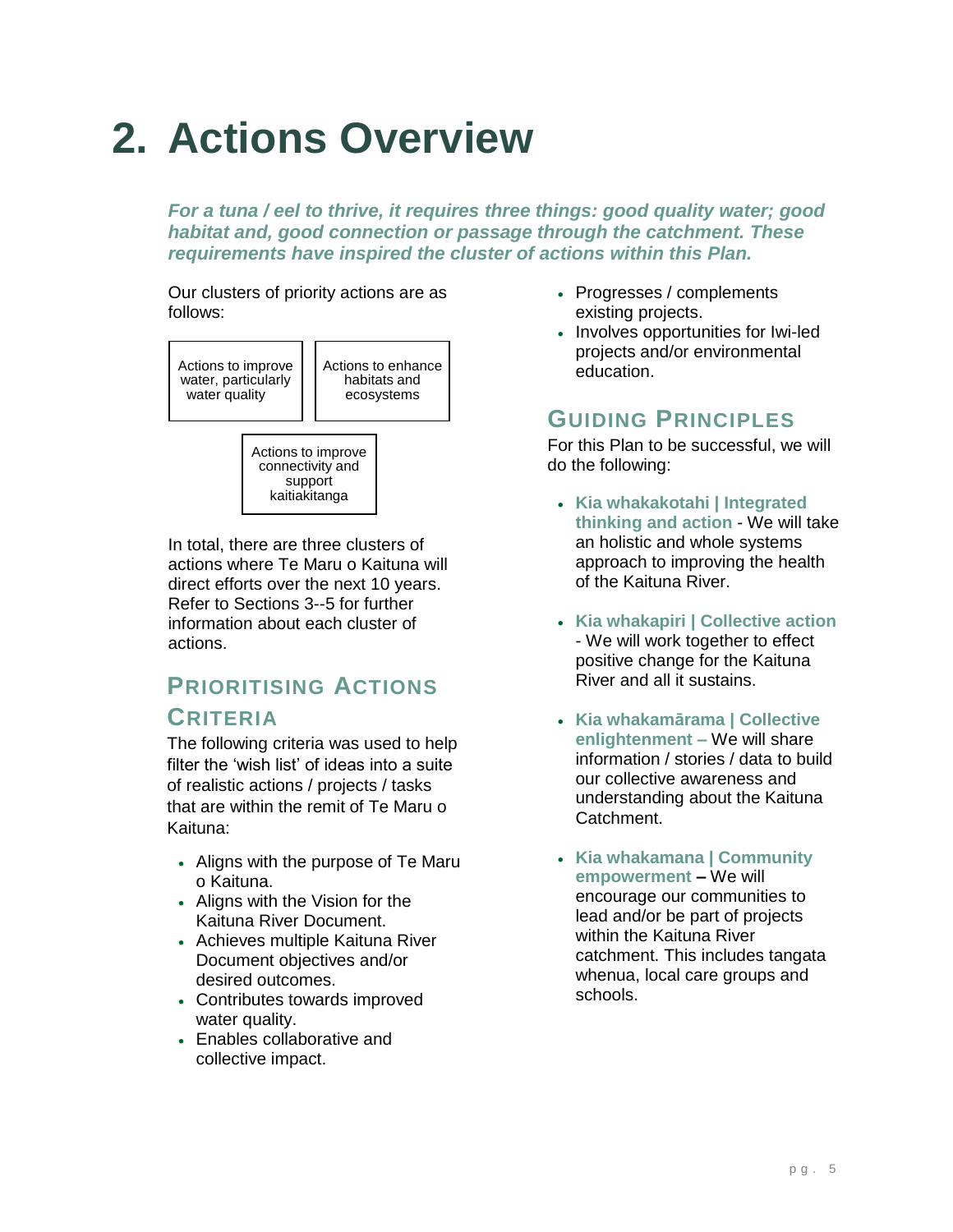### **PLAN FRAMEWORK**

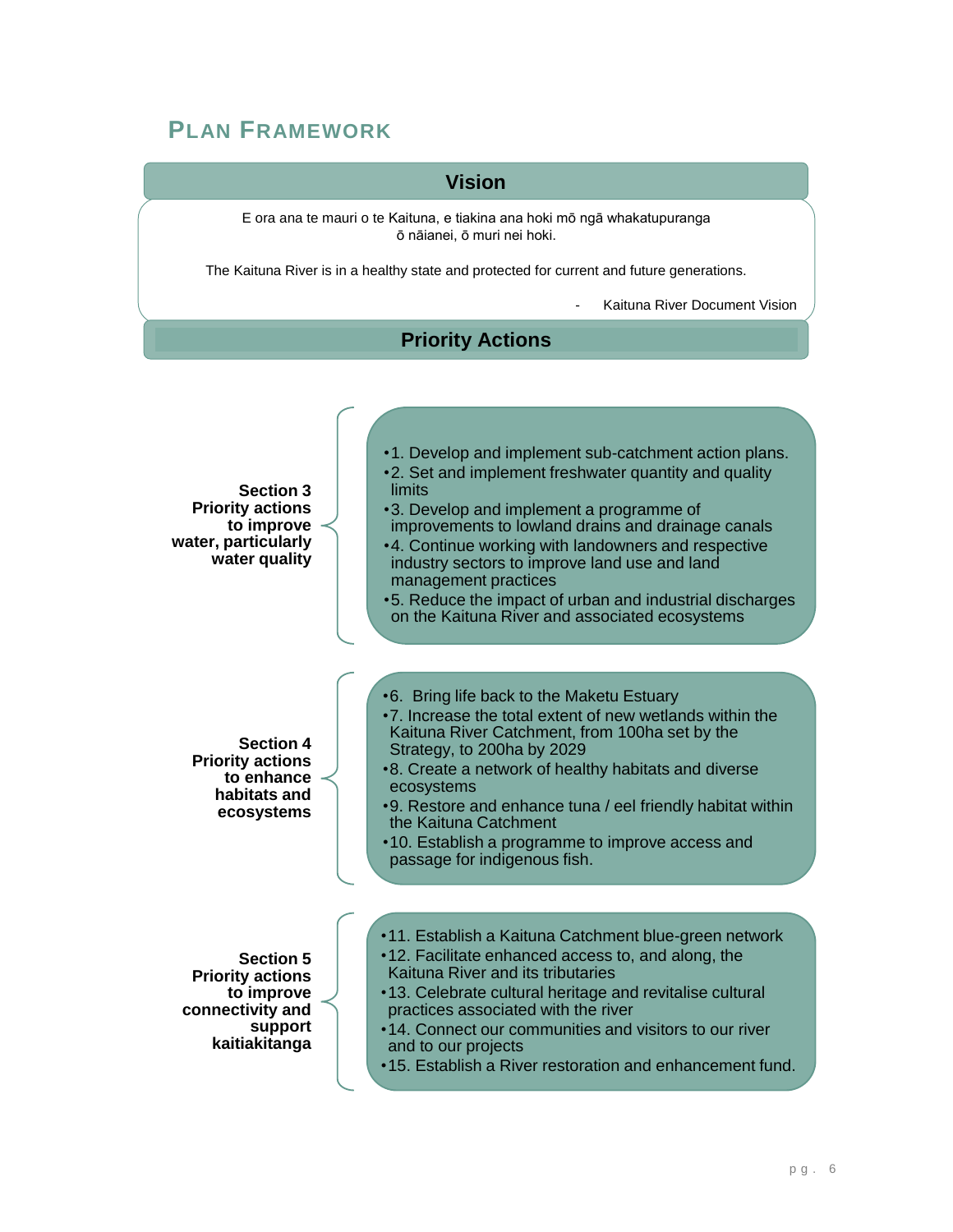## **ACRONYMS / ABBREVIATIONS**

| <b>BCA</b>   | <b>Bay Conservation</b><br>Alliance                                               | <b>NPS-FW</b> | <b>National Policy</b><br><b>Statement for</b> |
|--------------|-----------------------------------------------------------------------------------|---------------|------------------------------------------------|
| <b>BOPRC</b> | Bay of Plenty Regional<br>Council                                                 |               | Freshwater<br>Management                       |
| <b>DOC</b>   | Department of<br>Conservation                                                     | <b>NZKGI</b>  | <b>New Zealand Kiwifruit</b><br>Growers        |
| EEF          | Environmental<br><b>Enhancement Fund</b>                                          | <b>NZTA</b>   | <b>New Zealand Transport</b><br>Agency         |
| F&G          | <b>Fish and Game New</b>                                                          | <b>RLC</b>    | Rotorua Lakes Council                          |
|              | Zealand                                                                           | <b>RTALSG</b> | Rotorua Te Arawa<br>Lakes Strategy Group       |
| HortNZ       | <b>Horticulture New</b><br>Zealand                                                | <b>TALT</b>   | <b>Te Arawa Lakes Trust</b>                    |
| <b>MfE</b>   | Ministry for the                                                                  | <b>TCC</b>    | Tauranga City Council                          |
|              | Environment                                                                       | <b>TMOK</b>   | Te Maru o Kaituna                              |
| <b>MKM</b>   | Manaaki Kaimai<br>Mamaku                                                          | <b>TPKA</b>   | Te Puke Kāhui Ako -<br>Te Puke Community of    |
| <b>MOWS</b>  | Maketu Ongātoro                                                                   |               | Learning                                       |
|              | <b>Wetland Society</b>                                                            | <b>WBOPDC</b> | Western Bay of Plenty                          |
| <b>MPI</b>   | <b>Ministry for Primary</b><br><b>Industries</b>                                  |               | <b>District Council</b>                        |
| <b>NERMN</b> | Bay of Plenty Regional<br><b>Council's Natural</b><br><b>Environment Regional</b> |               |                                                |

Monitoring Network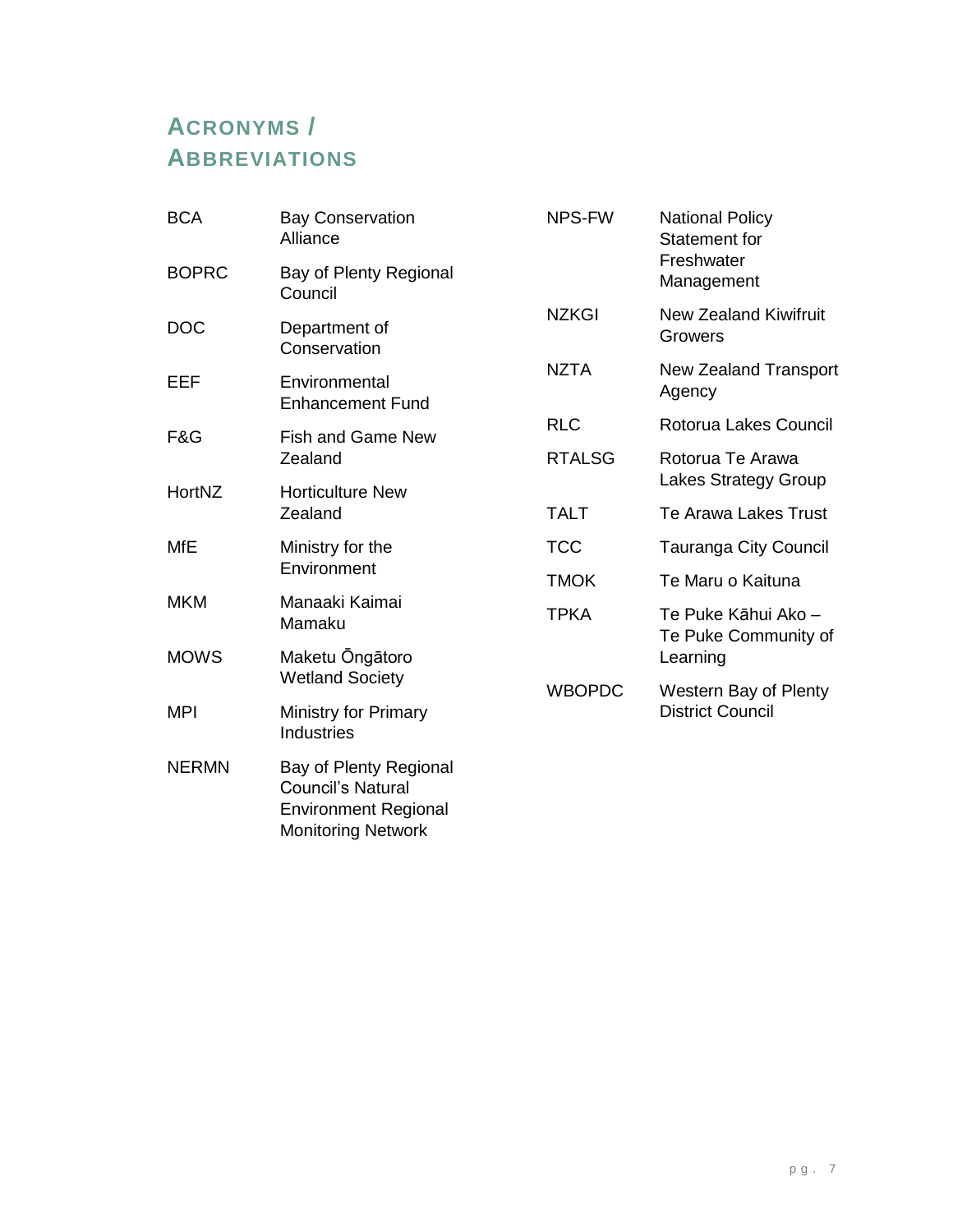# <span id="page-9-0"></span>**3. Priority actions to improve water, particularly water quality**

The Kaituna River Document identify objectives and outcomes relating to water quality and quantity. At an action plan workshop, Te Maru o Kaituna identified water quality as the most significant matter for this Plan to address. For example, we know that:

- High *E.coli* concentrations in water affects swimming and mahinga kai especially in the estuary.
- There are increasing nitrates in freshwater, particularly due to land use intensification.
- There are substantial impacts on freshwater values in the lower catchment which is heavily modified.
- Maketū Estuary has poor ecological health which affects mahinga kai, cultural and recreational values. Substantial change is needed to reduce sediment, phosphorus and nitrogen loads.
- Swimming is safe at monitored freshwater sites but may not be safe in the lower catchment and is compromised in estuaries some of the time. This affects social and cultural values.
- Ecological health is compromised in lowland waterbodies and drainage canals.

The following suite of actions are intended to implement Objectives 3-5 of the Kaituna River Document.

*"Objective 3 Water quality and the mauri of the water in the Kaituna River are restored to a healthy state and meet agreed standards.*

*Objective 4 There is sufficient water quantity in the Kaituna River to:*

- *a. Support the mauri of rivers and streams.*
- *b. Protect tangata whenua values.*
- *c. Protect ecological values.*
- *d. Protect recreational values.*

*Objective 5 Water from the Kaituna River is sustainably allocated and efficiently used to provide for the social, economic and cultural wellbeing of iwi, hapū and communities, now and for future generations""*

The actions in this plan provide a pathway towards water quality and quantity improvement in the Kaituna Catchment. It is notable that many of the actions overlap e.g. Actions 1, 4, 7, 8 and 10.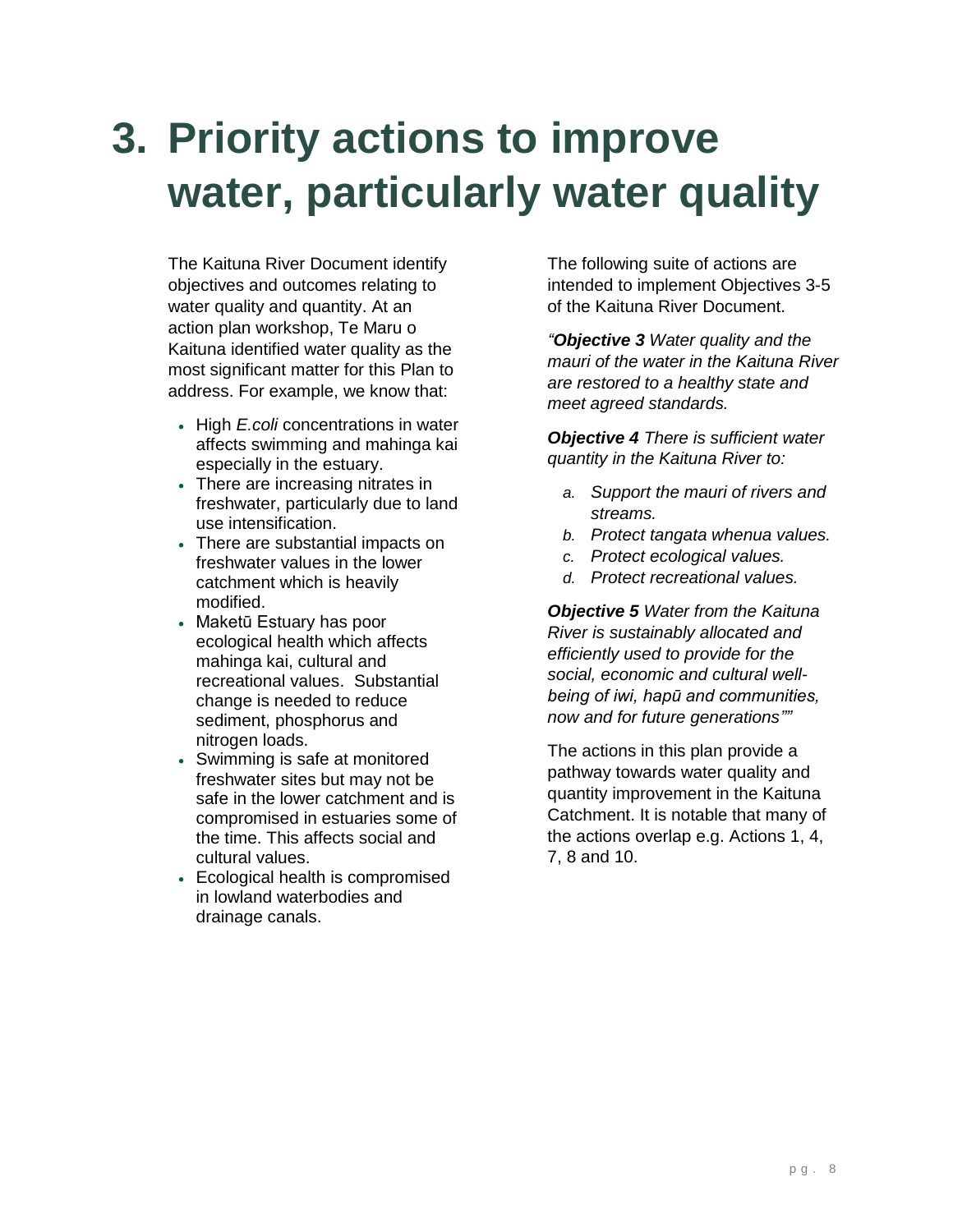### **PRIORITY ACTIONS**

### **Action 1. Develop and implement sub-catchment action plans**

Sub-catchment action plans enable an integrated way of looking at a smaller part of the Kaituna Catchment to identify local-level solutions to help address catchment-wide issues. These plans would identify and document:

- sub-catchment issues and contributing factors.
- existing initiatives that are underway by landowners, care groups, Iwi and/or schools.
- sub-catchment outcomes and initiatives to achieve those outcomes such as: riparian fencing; better aligning land use to the capability of the land; improved land management practices; riparian or wetland restoration; care group formation.
- opportunities to connect existing initiatives within the subcatchment.
- opportunities for involvement of tangata whenua, care groups, schools and/or wider communities in initiatives.
- wider connectivity of habitats and ecosystems (linking with other actions in this plan).

These plans will be prioritised in subcatchments with one or more of the following:

- significant water quality issues;
- a small number of landowners;
- a community water supply;
- active groups who are involved with or planning environmental or community initiatives.

#### **Action 2. Set and implement freshwater quality and quantity limits**

The National Policy Statement for Freshwater Management requires the Regional Council to set new objectives, policies and limits for rivers, streams and groundwater aquifers.

This includes both water quality **and** quantity.

This process is underway for the Kaituna-Pongakawa-Waitahanui Water Management Area and will result in a change the Regional Natural Resources Plan.

Plan Change 12 is a mechanism for addressing matters such as nutrient loss and water allocation within the catchment. The plan change will also recognise and provide for the relevant parts of the river document.

For this reason, progressing this plan change is a priority action.

### **Action 3. Develop and implement a programme of improvements to lowland drains and drainage canals**

The Lower Kaituna River Scheme is a comprehensive river and drainage control scheme, providing benefits of flood protection and drainage to much of the land in the Lower Kaituna catchment.

Environmental monitoring of these drains indicates poor water quality, habitat values and ecological conditions, including barriers to fish passage. It also impacts whitebait spawning areas.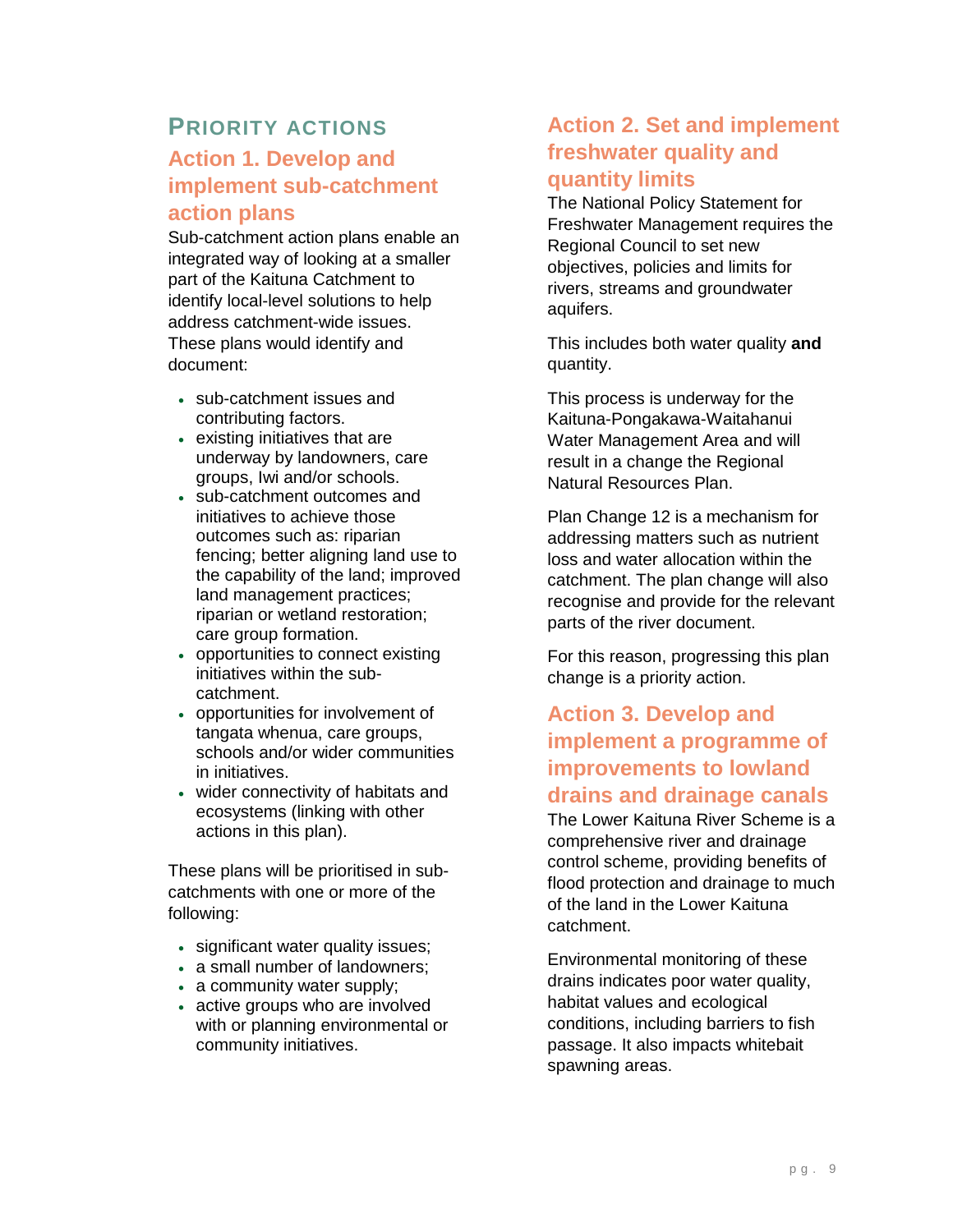This action seeks to initiate a programme of works based on recommendations within a recent technical report<sup>1</sup>.

It includes the development and progressive implementation of a lowland drain restoration plan that:

- Identifies a suite of initiatives to reduce and/or manage macrophyte growth; and improve fish passage, water flow and riparian shading.
- Identifies opportunities for new or extended wetlands.
- Utilises innovation and technology e.g. de-nitrification beds, algal biotechnology.
- Includes a review of drain maintenance practices.
- Identifies pump station improvements to improve discharge quality and/or fish passage.
- Identifies priority areas within which to focus initiatives.
- Identifies opportunities to reduce nutrient inputs to, and outputs from, productive land.

This action overlaps with Actions 1, 4, 7, 8 and 10.

#### **Action 4. Continue working with landowners and respective industry sectors to improve land use and land management practices**

This action relates to non-regulatory approaches to land use and land management improvements including:

• the development of voluntary farm environment plans that outline onsite improvements to reduce

impacts on the Kaituna River, its tributaries and groundwater aquifers;

- supporting initiatives to enhance habitats and ecosystems; and,
- show casing examples of sustainable and productive land use and management to provide an opportunity for shared learning. This could include site visits / open days / on-site demonstrations as well as inclusion in the newsletter "Kaituna Korero".

This action builds on existing 'business as usual' regional council operations and requires support and leadership from the primary sector. It is notable that this action overlaps with Actions 1, 4, 7 and 8.

#### **Action 5. Reduce the impact of urban and industrial discharges on the Kaituna River and associated ecosystems**

This action relates to a suite of actions associated with discharges from urban

and industrial areas. This includes the need to:

- Be abreast of wastewater treatment plant upgrades and assessments.
- Promote low impact design in stormwater management. This includes the use of riparian strips, swales and wetlands for stormwater treatment and management.
- Meet regularly with the Rotorua Te Arawa Lakes Strategy Group to ensure that lake catchment decisions do not compromise the health of the Kaituna River. .

*Rangitaiki and Kaituna Plains.* Environmental Publication 2018/05.

<sup>1</sup> Bay of Plenty Regional Council (2018). *Ecological and water quality conditions of drains and land drainage canals in the*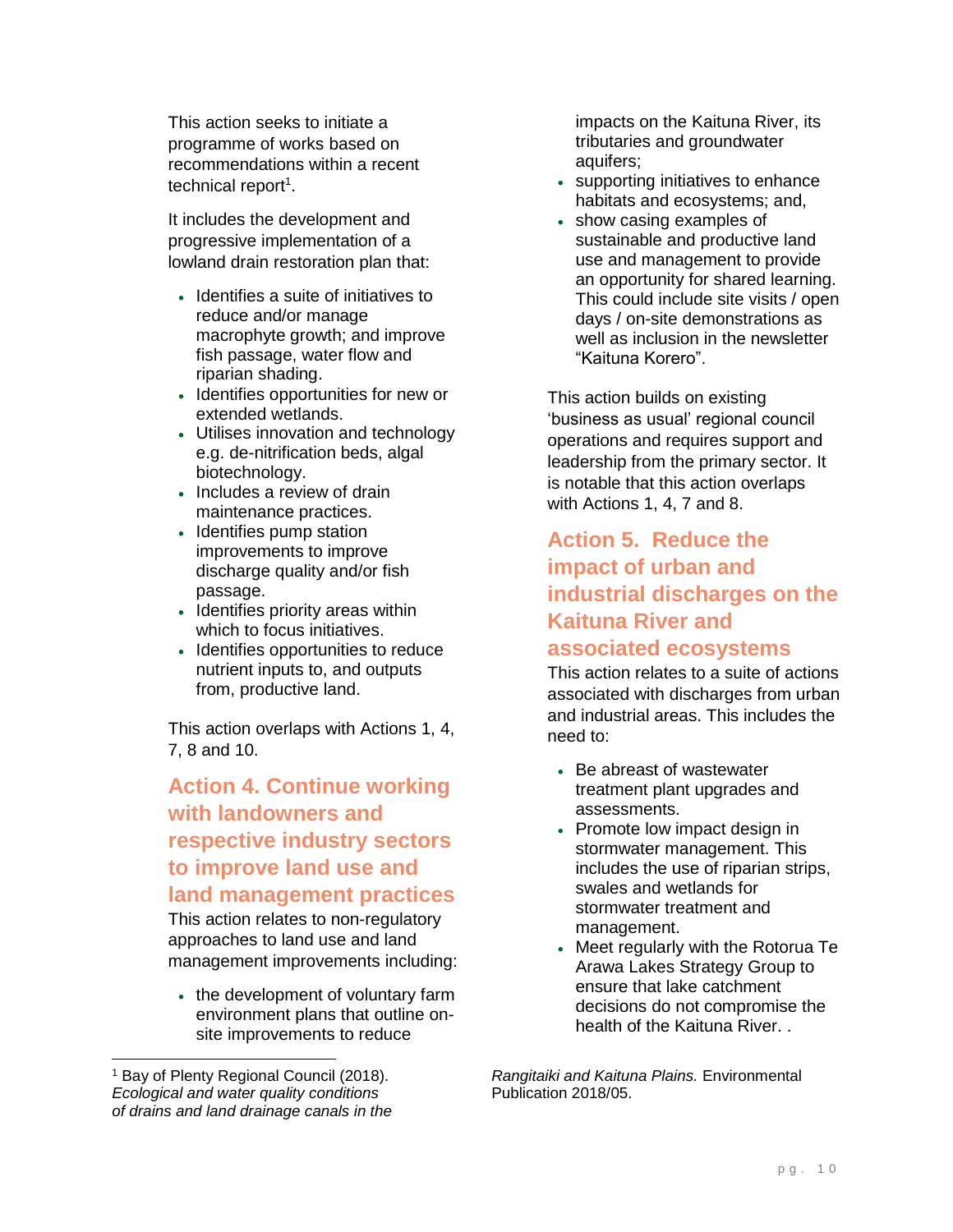## **WORK PROGRAMME FOR ACTIONS 1-5**

| What will be<br>done?<br>(Action)                                                                             | What are the key steps to<br>achieving this?<br>(Sub action / Project)                                                                                                                                                    | Project<br><b>Type</b> | Lead<br><b>Agency</b> | <b>Key Partners</b>                                                   | <b>Measured by</b>                         | <b>Timeframe</b> | <b>Funding</b><br>source                                                                               | <b>Type of Action</b>                                          |
|---------------------------------------------------------------------------------------------------------------|---------------------------------------------------------------------------------------------------------------------------------------------------------------------------------------------------------------------------|------------------------|-----------------------|-----------------------------------------------------------------------|--------------------------------------------|------------------|--------------------------------------------------------------------------------------------------------|----------------------------------------------------------------|
| <b>Develop</b><br>1.<br>and<br>implement<br>sub-<br>catchment                                                 | a. Progress and complete<br>action plans for the<br>Kopuaroa and<br>Waitepuia Catchments.                                                                                                                                 | Existing<br>Project    | <b>BOPRC</b>          | Landowners,<br>Iwi/hapu,<br>TCC,<br>WBOPDC,<br>Dairy NZ               | Completed<br>sub-catchment<br>action plans | $2019 - 2020$    | <b>BOPRC</b><br>Integrated<br>Catchment<br>Management<br>budget                                        | • Collaboration<br>• Planning<br>• On ground<br>works          |
| action<br>plans.                                                                                              | b. Complete action plans<br>for the Mid-lower Waiari<br>Catchment.                                                                                                                                                        | <b>New</b><br>Project  | TCC/<br><b>WBOPDC</b> | Landowners,<br>Iwi, BOPRC                                             | Completed<br>sub-catchment<br>action plan  | $2019 - 2020$    | <b>WBOPDC</b><br>Community<br><b>Matching Fund</b>                                                     | • Collaboration<br>• Planning<br>• On ground<br>works          |
|                                                                                                               | c. Complete action plans<br>for the Ford Road<br>Catchment.                                                                                                                                                               | Existing<br>Project    | <b>BOPRC</b>          | Landowners,<br>Iwi/hapu,<br>WBOPDC,<br>Dairy NZ                       | Completed<br>sub-catchment<br>action plan  | $2021 - 2023$    | <b>BOPRC</b><br>Environmental<br>Enhancement<br>Fund                                                   | • Collaboration<br>• Planning<br>• On ground<br>works          |
|                                                                                                               | d. Complete action plans<br>for the<br>Parawhenuamea and<br>Ohineangaanga<br>Catchments.                                                                                                                                  | Existing<br>Project    | <b>BOPRC</b>          | Landowners,<br>Iwi/hapu,<br><b>WBOPDC</b>                             | Completed<br>sub-catchment<br>action plans | $2024 - 2027$    | <b>Million Metres</b><br><b>Streams</b><br><b>Project Funding</b><br>Trees that<br><b>Council Fund</b> | • Collaboration<br>• Planning<br>• On ground<br>works          |
| 2.<br>Set and<br>implement<br>freshwater<br>quality and<br>quantity<br>limits for<br>the Kaituna<br>catchment | Develop Plan Change<br>a.<br>to the Bay of Plenty<br><b>Regional Natural</b><br>Resources Plan to:<br>implement the NPS<br>for Freshwater<br>Management<br>recognise and<br>provide for the<br>Kaituna River<br>Document. | Existing<br>Project    | <b>BOPRC</b>          | lwi/hapū,<br>TCC,<br>WBOPDC,<br>RLC, primary<br>sector,<br>landowners | Notification of<br>Proposed Plan<br>Change | $2020 - 2021$    | <b>BOPRC</b><br>Regional<br>Planning<br>budget                                                         | • Collaboration<br>• Planning<br>• Statutory<br><b>Process</b> |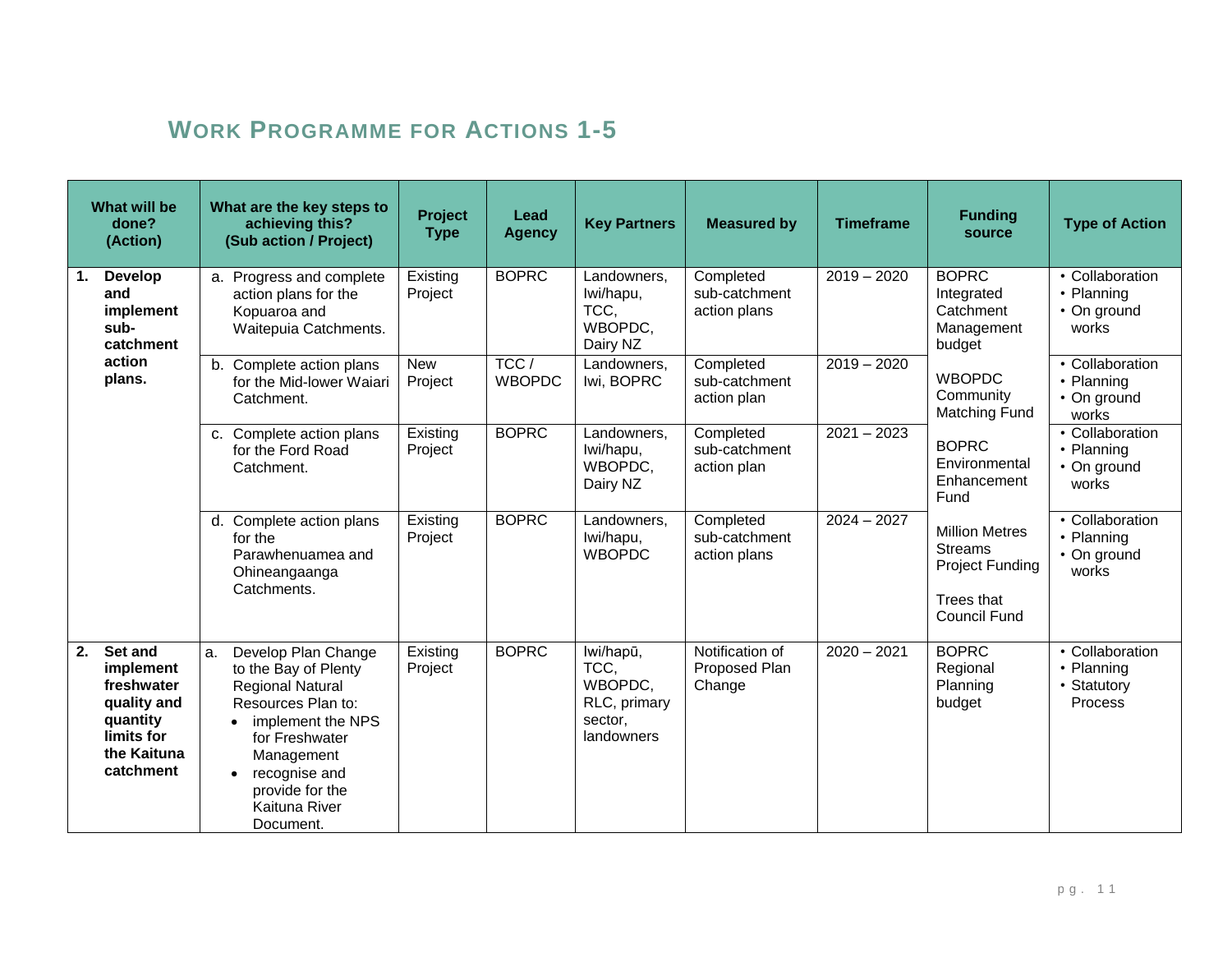|    | What will be<br>done?<br>(Action)                                                                                                                                     | What are the key steps to<br>achieving this?<br>(Sub action / Project)                                                                                                                                                                           | Project<br><b>Type</b> | Lead<br><b>Agency</b> | <b>Key Partners</b>                                                                           | <b>Measured by</b>                                                                                         | <b>Timeframe</b>                          | <b>Funding</b><br>source                               | <b>Type of Action</b>                                      |
|----|-----------------------------------------------------------------------------------------------------------------------------------------------------------------------|--------------------------------------------------------------------------------------------------------------------------------------------------------------------------------------------------------------------------------------------------|------------------------|-----------------------|-----------------------------------------------------------------------------------------------|------------------------------------------------------------------------------------------------------------|-------------------------------------------|--------------------------------------------------------|------------------------------------------------------------|
| 3. | <b>Develop</b><br>and<br>implement a<br>programme<br><b>of</b><br>improveme                                                                                           | a. Develop a lowland<br>drain restoration plan.                                                                                                                                                                                                  | <b>New</b><br>Project  | <b>BOPRC</b>          | Iwi,<br>landowners,<br>WBOPDC.<br>Fish and<br>Game,<br><b>DOC</b>                             | Completed plan                                                                                             | $2021 - 2023$                             | <b>BOPRC</b><br>Integrated<br>Catchment<br>Management  | • Collaboration<br>• Planning                              |
|    | nts to<br>lowland<br>drains and<br>drainage<br>canals                                                                                                                 | b. Progressively<br>implement the lowland<br>drain restoration plan,<br>starting with Focus<br>Catchments (those<br>identified in Action 1).                                                                                                     | <b>New</b><br>Project  | <b>BOPRC</b>          | Iwi.<br>landowners.<br>WBOPDC,<br>Fish and<br>Game.<br><b>DOC</b>                             | • Improvement<br>in monitoring<br>indicators <sup>2</sup><br>• More wetlands<br>and/or riparian<br>buffers | $2024 - 2026$<br>$2027+$                  | To be<br>confirmed on<br>completion of<br>the plan     | • Collaboration<br>• On ground<br>works<br>• Capital Works |
|    |                                                                                                                                                                       | c. Complete Ford Road<br>Pump station upgrade.                                                                                                                                                                                                   | Existing<br>Project    | <b>BOPRC</b>          | Iwi,<br>landowners,<br><b>WBOPDC</b>                                                          | Upgrade<br>completed                                                                                       | $2019 - 2021$                             | <b>BOPRC Flood</b><br>Protection and<br>Control budget | • Capital works                                            |
| 4. | <b>Continue</b><br>working<br>with<br><b>landowners</b><br>and<br>respective<br>industry<br>sectors to<br>improve<br>land use<br>and land<br>managemen<br>t practices | a. Promote development<br>of voluntary farm<br>environment plans for<br>agricultural and<br>horticultural properties,<br>particularly within the<br>Lower Kaituna<br>Catchment in sub<br>catchments with<br>significant water quality<br>issues. | Existing<br>Project    | <b>BOPRC</b>          | Primary<br>$sector -$<br>Federation<br>Farmers,<br>Fonterra.<br>HortNZ.<br>NZKGI, Dairy<br>NZ | # of properties<br>with voluntary<br>farm environment<br>plans                                             | $2021 - 2023$<br>$2024 - 2026$<br>$2027+$ | <b>BOPRC</b><br>Integrated<br>Catchment<br>Management  | • Advisory<br>• Planning                                   |

 $\overline{a}$ 

 $^2$  Baseline data provided in technical report, "Ecological and water quality conditions of drains and land drainage canals in the Rangitaiki and Kaituna Plains (Bay of Plenty Regional Council, 2018).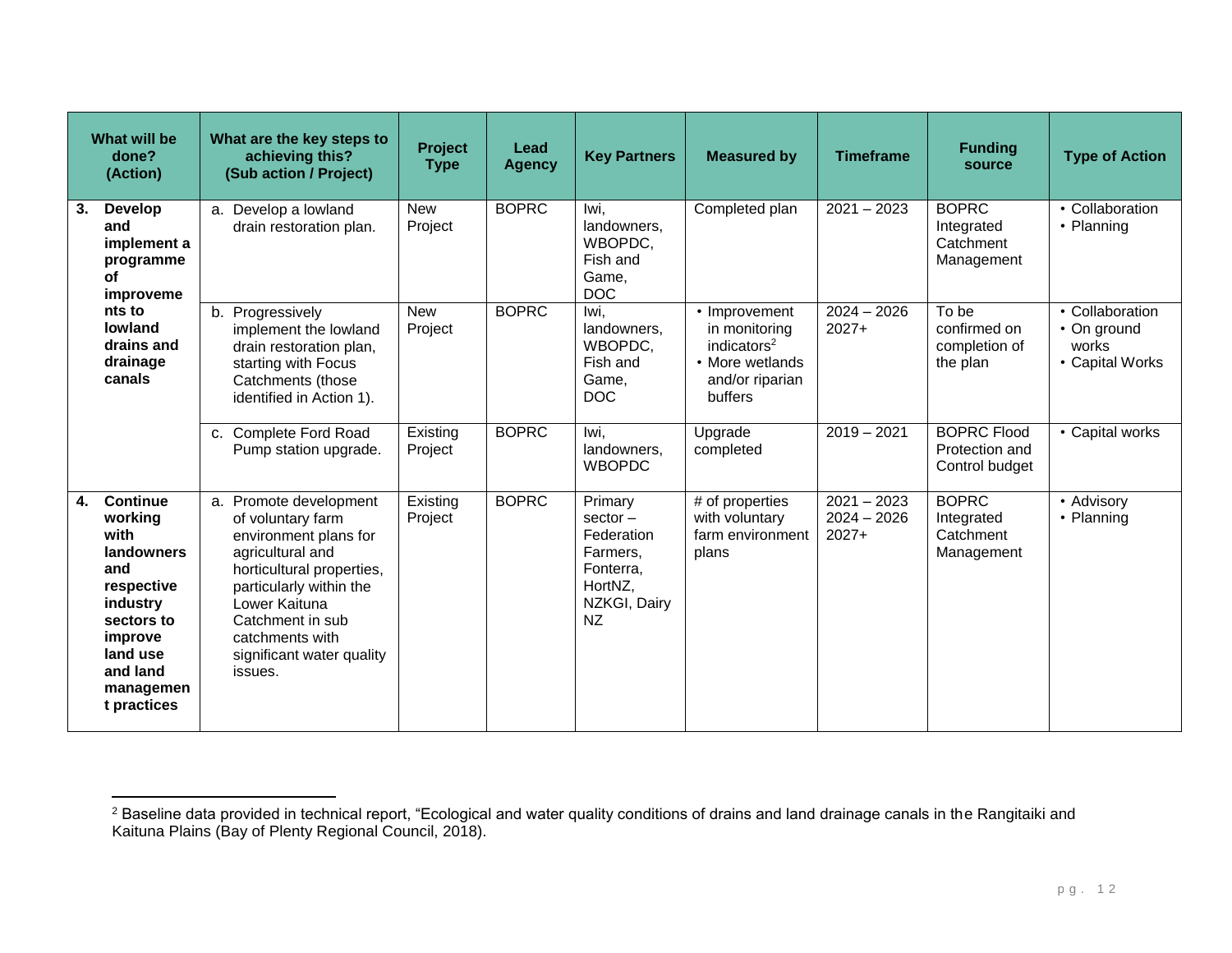| What will be<br>done?<br>(Action)                                                                                                                  | What are the key steps to<br>achieving this?<br>(Sub action / Project)                                                                                                                                                                                                                                                                                                                                                                                                     | Project<br><b>Type</b> | Lead<br><b>Agency</b>       | <b>Key Partners</b>                                                                                            | <b>Measured by</b>                                                                                                                   | <b>Timeframe</b>                                | <b>Funding</b><br>source                                                                                                                                                                  | <b>Type of Action</b>              |
|----------------------------------------------------------------------------------------------------------------------------------------------------|----------------------------------------------------------------------------------------------------------------------------------------------------------------------------------------------------------------------------------------------------------------------------------------------------------------------------------------------------------------------------------------------------------------------------------------------------------------------------|------------------------|-----------------------------|----------------------------------------------------------------------------------------------------------------|--------------------------------------------------------------------------------------------------------------------------------------|-------------------------------------------------|-------------------------------------------------------------------------------------------------------------------------------------------------------------------------------------------|------------------------------------|
|                                                                                                                                                    | b. Support initiatives by<br>landowners to:<br>Carry out planting<br>$\bullet$<br>of riparian,<br>wetland and<br>estuarine areas.<br>Carry out<br>$\bullet$<br>afforestation in the<br>upper parts of the<br>catchment.<br>Identify<br>$\bullet$<br>opportunities for<br>new or extended<br>wetlands.<br>Showcase<br>$\bullet$<br>sustainable and<br>productive land<br>use.<br>This will be prioritised in<br>sub catchments with<br>significant water quality<br>issues. | Existing<br>Project    | <b>BOPRC</b>                | <b>WBOPDC</b><br>Primary<br>$sector -$<br>Federation<br>Farmers,<br>Fonterra,<br>HortNZ,<br>NZKGI, Dairy<br>NZ | • Water quality<br>monitoring<br>• Number of<br>Environmental<br>programmes<br>• Uptake of<br>subsidies<br>• Area of new<br>planting | Ongoing                                         | <b>BOPRC</b><br>Integrated<br>Catchment<br>Management<br><b>WBOPDC</b><br>subsidies and<br>funding<br>One Billion<br><b>Trees Fund</b><br><b>DOC</b><br>Community<br>Conservation<br>Fund | • Advisory<br>• Provide<br>funding |
| 5.<br><b>Reduce the</b><br>impact of<br>urban and<br>industrial<br>discharges<br>on the<br>Kaituna<br><b>River and</b><br>associated<br>ecosystems | a. Provide regular<br>updates on the<br>proposed upgrades to<br>the Rotorua and Te<br>Puke wastewater<br>treatment plants.                                                                                                                                                                                                                                                                                                                                                 | Existing<br>Project    | <b>WBOPDC</b><br><b>RLC</b> |                                                                                                                | Reports to Te<br>Maru o Kaituna                                                                                                      | $2019 - 2020$<br>$2021 - 2023$<br>$2024 - 2026$ | <b>WBOPDC</b><br>Wastewater<br><b>Activity Budget</b>                                                                                                                                     | • Reporting                        |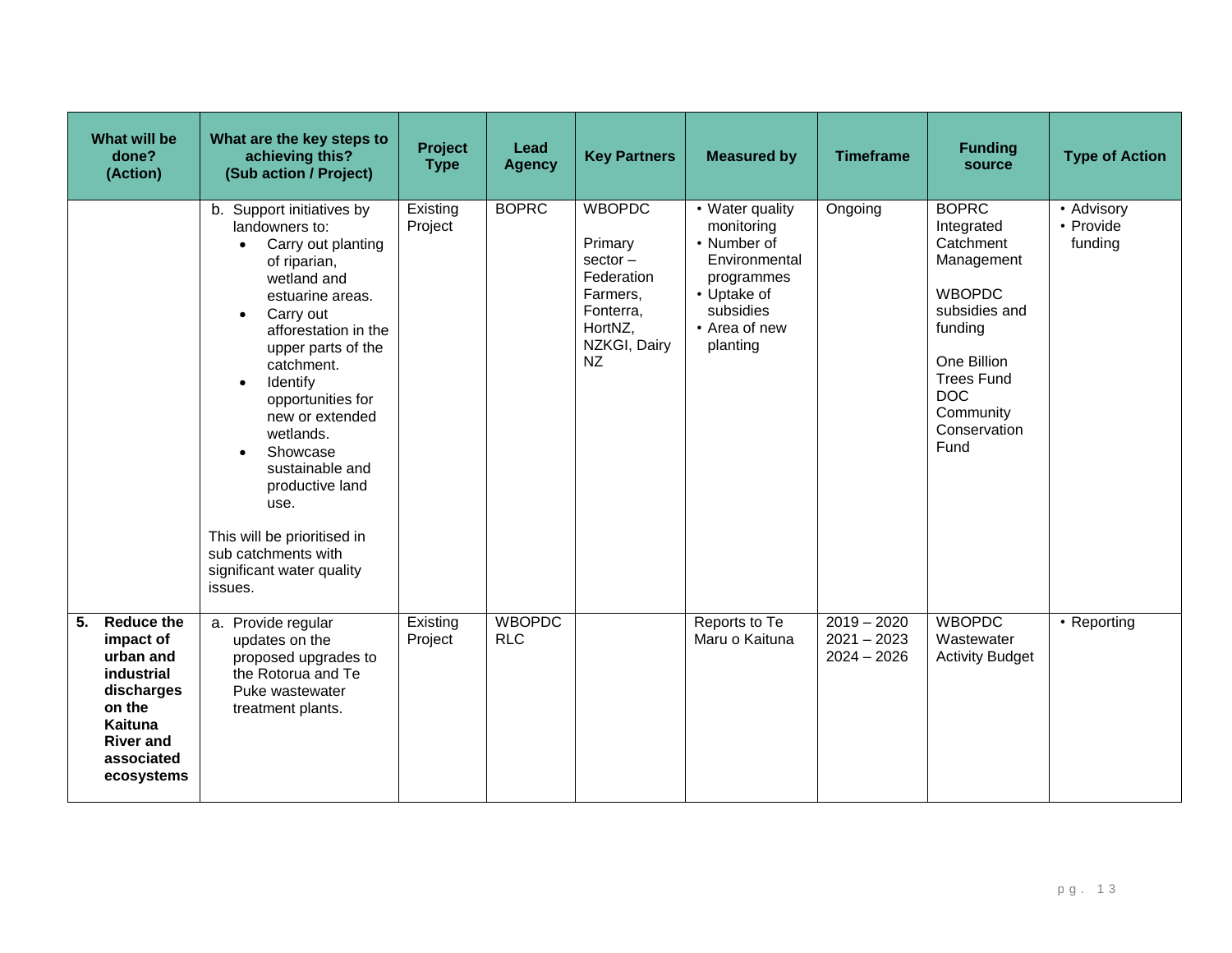| What will be<br>done?<br>(Action) | What are the key steps to<br>achieving this?<br>(Sub action / Project)                                                                                    | Project<br><b>Type</b> | Lead<br><b>Agency</b>                    | <b>Key Partners</b> | <b>Measured by</b>                                                                                                                 | <b>Timeframe</b>               | <b>Funding</b><br>source                                                                                                    | <b>Type of Action</b>                      |
|-----------------------------------|-----------------------------------------------------------------------------------------------------------------------------------------------------------|------------------------|------------------------------------------|---------------------|------------------------------------------------------------------------------------------------------------------------------------|--------------------------------|-----------------------------------------------------------------------------------------------------------------------------|--------------------------------------------|
|                                   | b. Involve and report to,<br>Te Maru o Kaituna on<br>the assessment of<br>alternative discharge<br>methods for the Te<br><b>Puke Wastewater</b><br>Plant. | Existing<br>Project    | <b>WBOPDC</b>                            |                     | Reports to Te<br>Maru o Kaituna<br>Involved in the<br>Te Puke<br>Wastewater<br><b>Advisory Group</b>                               | $2019 - 2020$<br>$2021 - 2023$ | <b>WBOPDC</b><br>Wastewater<br><b>Activity Budget</b>                                                                       | • Reporting<br>• Collaboration             |
|                                   | c. Identify and pursue<br>opportunities for low<br>impact design in<br>stormwater<br>management.                                                          | Existing<br>Project    | <b>WBOPDC</b><br><b>TCC</b>              |                     | Inclusion of low<br>impact design<br>considerations in:<br>• Stormwater<br>management<br>plans<br>• Reserve<br>management<br>plans | Ongoing                        | <b>Budgets</b><br>• WBOPDC<br>Stormwater:<br>Recreation &<br>leisure<br>$\cdot$ TCC<br>Stormwater:<br>Parks &<br>recreation | • Infrastructure<br>design<br>• Planning   |
|                                   | d. Prepare and present an<br>annual resource<br>consent and<br>compliance monitoring<br>report to Te Maru o<br>Kaituna.                                   |                        | BOPRC.<br>WBOPDC,<br>TCC &<br><b>RLC</b> | $\blacksquare$      | Annual report                                                                                                                      | Ongoing                        | Each council to<br>fund their own<br>input                                                                                  | • Reporting                                |
|                                   | e. Maintain effective<br>relationships with the<br>Rotorua Te Arawa<br>Lakes Strategy Group.                                                              |                        | <b>TMOK</b><br>chair &<br>deputy         | <b>RTALSG</b>       | Six monthly<br>meetings                                                                                                            | Ongoing                        | <b>TMOK budget</b>                                                                                                          | • Relationship<br>management<br>• Advocacv |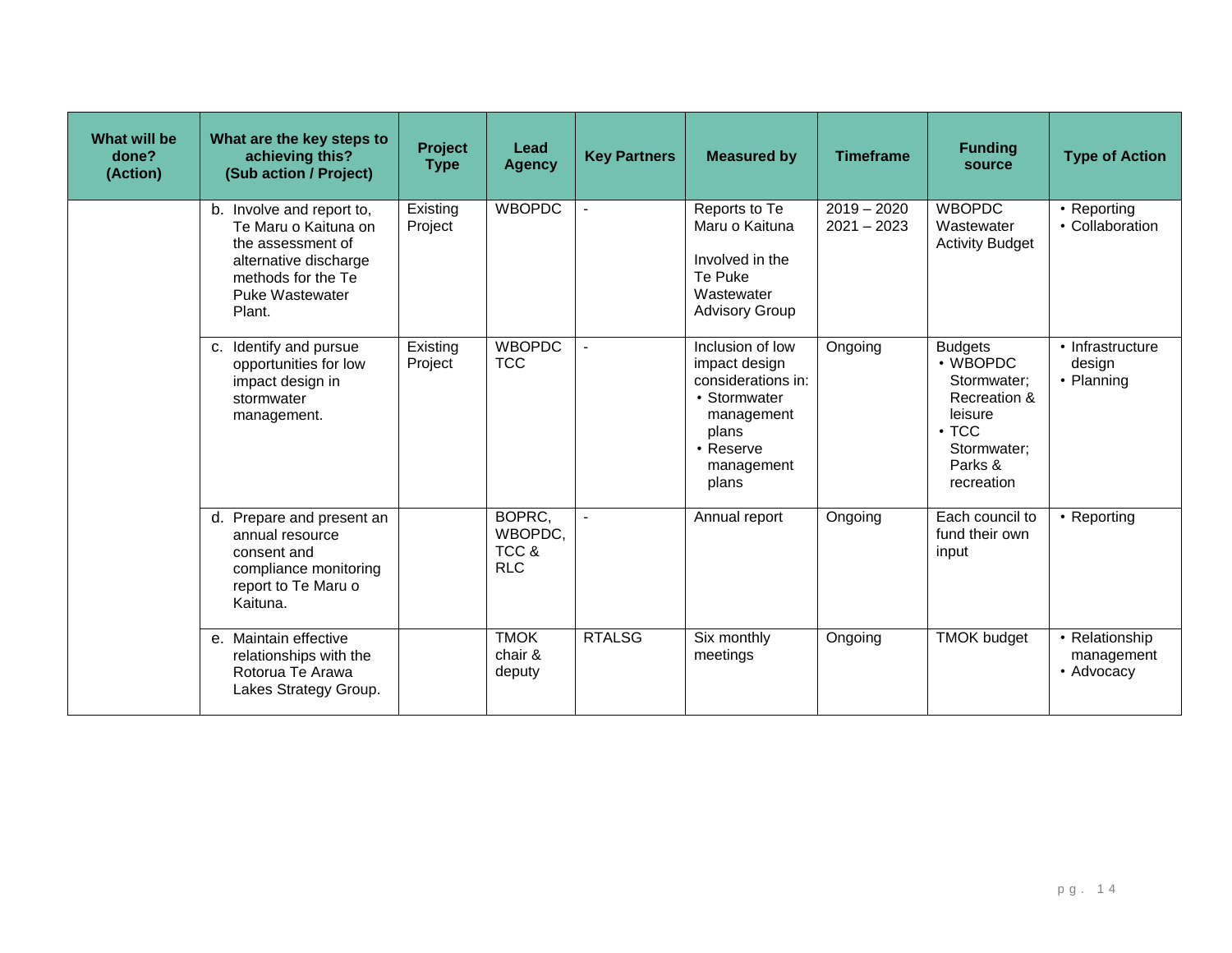# <span id="page-16-0"></span>**4. Priority actions to enhance habitats and ecosystems**

The following suite of actions are intended to implement Objective 7 of the Kaituna River Document:

*"Objective 4 Ecosystem health, habitats that support indigenous vegetation and species and wetlands within the Kaituna River are restored, protected and enhanced "*.

It is notable that many of the actions overlap e.g. Actions 1, 5, 8, 9, 11, 12 and 14.

Te Maru o Kaituna identified tuna / eel restoration and continued wetland creation as key actions for this Plan in the desired outcomes.

### **PRIORITY ACTIONS Action 6. Develop a programme to bring life back to the Maketu Estuary**

The Kaituna River Re-diversion is one of the most significant projects within this catchment. It will restore at least 20 percent of the freshwater flows from the Kaituna River into the estuary. The works, which are due for completion in late 2019, include:

- Excavation of a new river diversion channel.
- Removal of an existing stopbank.
- Construction of a new stopbank with rock protection.
- River dredging and channel widening.
- Installation of 12 box culverts with automated slide gates to control flow into estuary.
- Construction of a salinity block across the old river channel with new moorings
- Upgrade of public boat ramp and parking
- Restoration of farmland to a wetland.

This action is focused on completing the river re-diversion works; identifying post re-diversion tasks as well as establishing a saltmarsh and seagrass restoration programme.

### **Action 7. Increase the total extent of new wetlands within the Kaituna River Catchment, from 100ha set by the Strategy, to 200ha by 2029**

Since the Kaituna Maketū Strategy was adopted in 2009, we identified and are progressing the creation of 100ha of new wetlands within the lower Kaituna area.

There are opportunities to continue creating and/or restoring wetlands for multiple benefits – habitat for taonga fish and bird species; places to gather food and materials; places to learn, enjoy and relax as well as an alternative use of marginal land.

We aim to create an additional 100ha of wetlands (200ha total) within the next 10 years.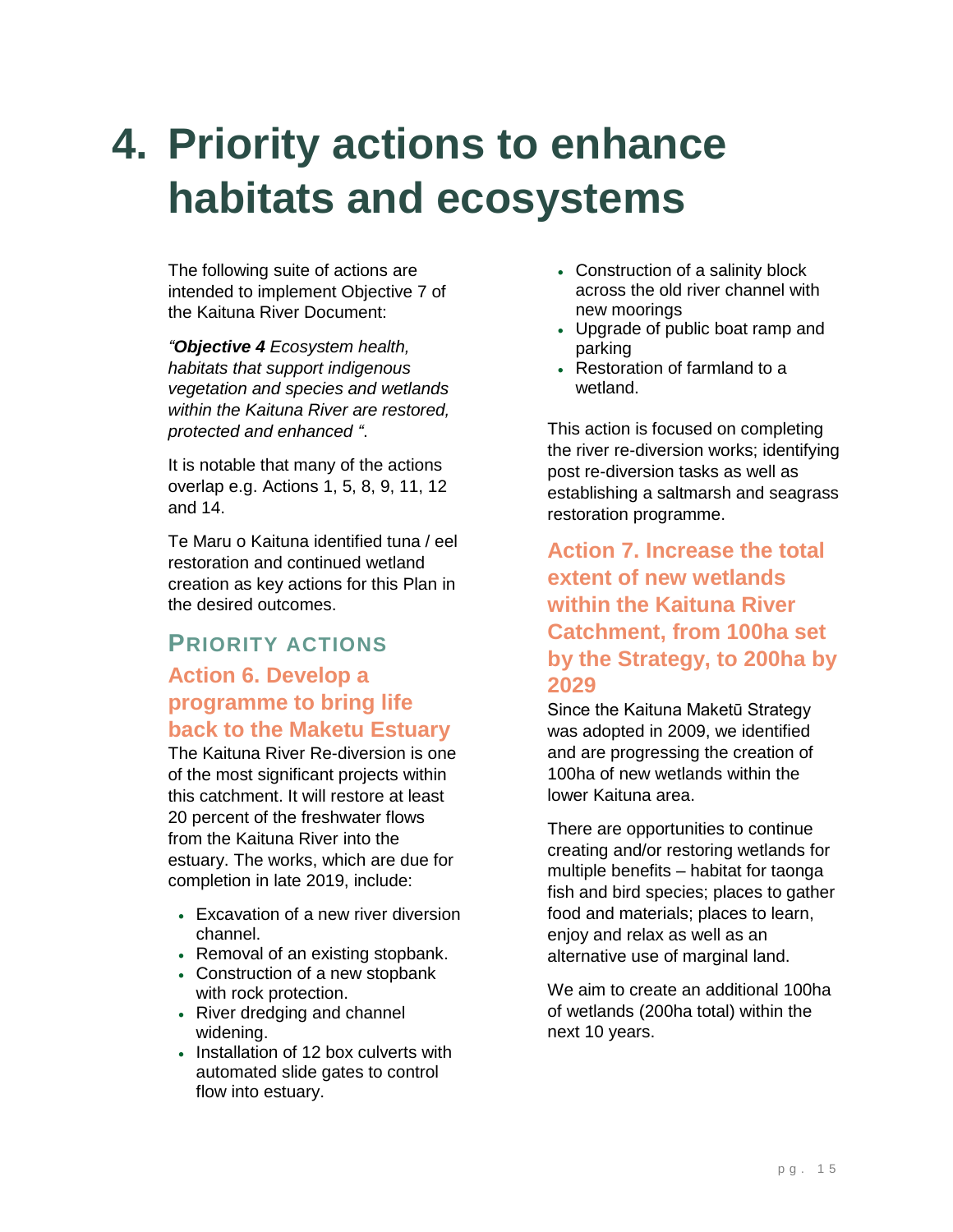#### **Action 8. Create a network of healthy habitats and diverse ecosystems**

This action seeks to promote the creation and/or connection of pathways for indigenous flora and fauna comprising fragmented corridors of riparian, wetlands, estuarine margins and areas.

The restoration of habitats for tuna (eels), inanga (whitebait), kōura (crayfish), kuku (mussels) and other taonga species of fish is a priority for Te Maru o Kaituna.

This would be prioritised in areas:

- With unique and threatened ecosystems and habitats.
- That are culturally significant e.g. where weaving resources or kai is collected.
- At, or adjacent to, areas subject to projects or programmes to implement other actions within this Plan.

This action overlaps with Actions 1, 3, 4, 7, 9 and 13.

#### **Action 9. Restore and enhance tuna / eel friendly habitat within the Kaituna Catchment**

Te Maru o Kaituna has identified a need for tuna / eel specific projects. For this reason, this Plan includes actions such as:

- regular tuna monitoring.
- at least two tuna restoration projects prioritised in areas where existing habitat enhancement works are occurring (e.g. Actions 3, 7, 8, 10).
- engagement with commercial fishers and MPI regarding existing commercial eeling practices.
- scoping the feasibility of small scale tuna farming for cultural use (e.g. for marae events).

This action also includes exploring the the establishment of a Tuna Project Steering Group to:

- oversee fisheries projects within this Plan as they relate to TMoK's purpose.
- connect with Iwi / hapū; other cogovernance entities; Maketu Taiapure Committee; DOC, Fish and Game, MPI and commercial eelers.

The size and composition of this group will be determined by Te Maru o Kaituna.

#### **Action 10. Establish a programme to improve access and passage for indigenous fish.**

Inanga, longfin eel, redfin bully, torrent fish and giant kokopu are found in the Kaituna Catchment. They require access to and from the sea to complete their life cycles.

A recent technical report<sup>3</sup> recommended:

- a detailed stocktake of structures throughout the Kaituna Plains to identify priority drains that are most beneficial to fish communities.
- Installation of fish friendly floodgates and either designing 'fish friendly pumps or transferring fish below pump stations.

 $\overline{a}$ 

<sup>&</sup>lt;sup>3</sup> Refer to Page 9 for the reference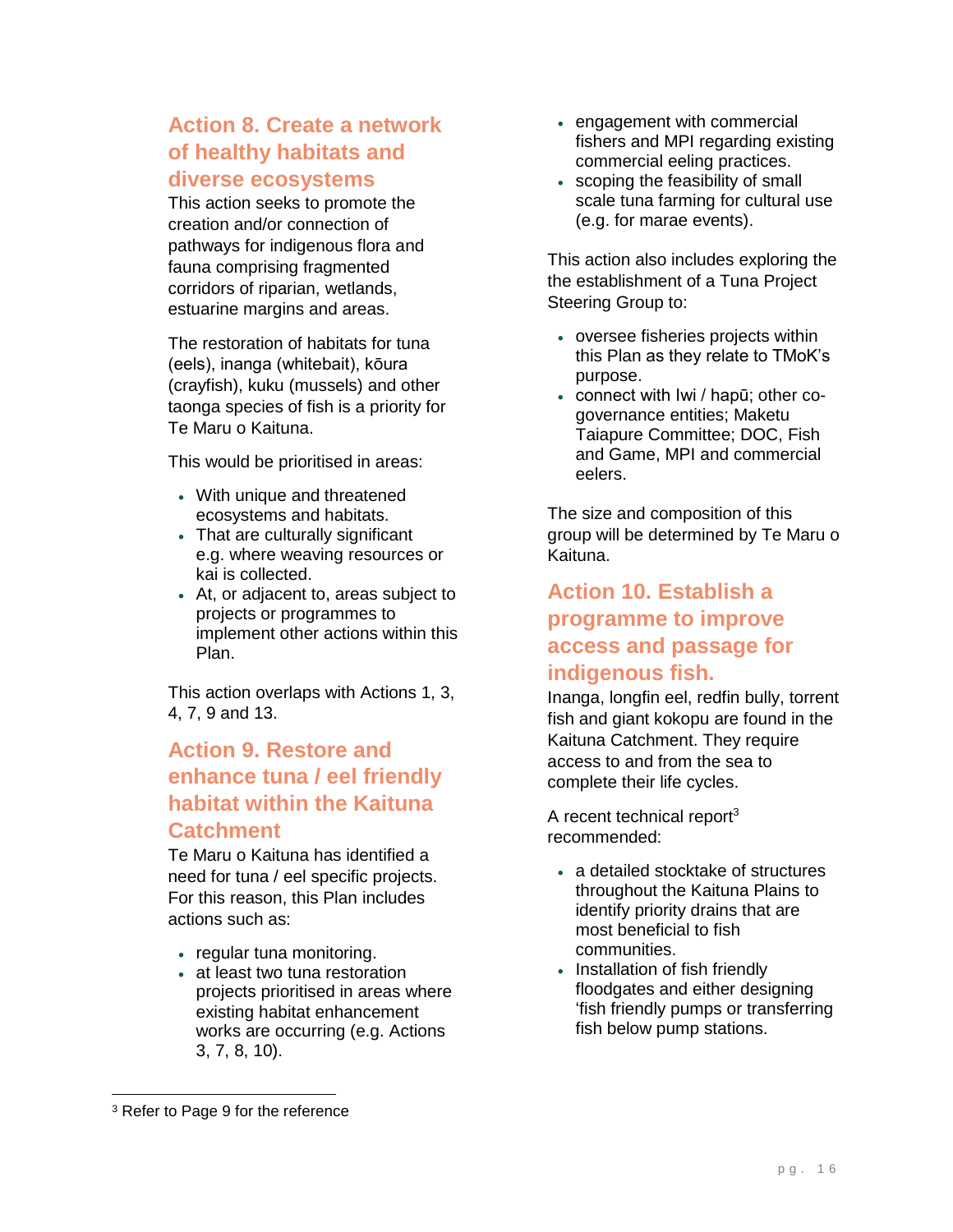## **WORK PROGRAMME FOR ACTIONS 6-10**

|    | What will be done?<br>(Action)                                                                                                                                               | What are the key steps<br>to achieving this?<br>(Sub action / Project)                                                                                                                                                                             | <b>Project</b><br><b>Type</b> | <b>Lead</b><br><b>Agency</b> | <b>Key</b><br><b>Partners</b>                          | <b>Measured by</b>                         | <b>Timeframe</b>               | <b>Funding</b><br>source                                        | <b>Type of</b><br><b>Action</b>             |
|----|------------------------------------------------------------------------------------------------------------------------------------------------------------------------------|----------------------------------------------------------------------------------------------------------------------------------------------------------------------------------------------------------------------------------------------------|-------------------------------|------------------------------|--------------------------------------------------------|--------------------------------------------|--------------------------------|-----------------------------------------------------------------|---------------------------------------------|
| 6. | Develop a<br>Programme to<br>bring life back<br>to the Maketu<br><b>Estuary</b>                                                                                              | a. Complete the Kaituna<br>river re-diversion<br>project                                                                                                                                                                                           | Existing<br>Project           | <b>BOPRC</b>                 | Landowners,<br>Iwi/hapu,<br>DOC, TCC,<br><b>WBOPDC</b> | Completed<br>sub-catchment<br>action plans | $2019 - 2020$                  | <b>BOPRC</b><br>Integrated<br>Catchment<br>Management<br>budget | • Capital<br>works                          |
|    |                                                                                                                                                                              | b. Develop and<br>implement a post re-<br>diversion estuary<br>restoration strategy.<br>This includes a<br>seagrass and<br>saltmarsh restoration<br>programme.                                                                                     | Existing<br>Project           | <b>BOPRC</b>                 | lwi/hapū,<br>MOWS,<br>DOC, F&G                         | Completed<br>strategy                      | 2019 - 2020<br>2021 - 2023     | <b>BOPRC</b><br>Integrated<br>Catchment<br>Management<br>budget | • Planning<br>$\cdot$ On<br>ground<br>works |
| 7. | Increase the<br>total extent of<br>new wetlands<br>within the<br><b>Kaituna River</b><br><b>Catchment from</b><br>100ha set by<br>the Strategy to<br>200 hectares by<br>2029 | a. Complete existing<br>wetland projects<br>Te Pā Ika<br>Wetland planting.<br>Te Pourepo o<br>Kaituna wetland<br>creation project.<br>Whakapoukorero<br>Te Arawa<br>Wetland.<br>Those covered<br>by existing EEF /<br>environmental<br>programmes. | Existing<br>Project           | <b>BOPRC</b>                 | Landowners,<br>Iwi/hapu,<br>DOC, F&G,<br><b>WBOPDC</b> | Completed<br>wetlands                      | $2019 - 2020$<br>$2021 - 2023$ | <b>BOPRC</b><br>Integrated<br>Catchment<br>Management<br>budget | $\cdot$ On<br>ground<br>works               |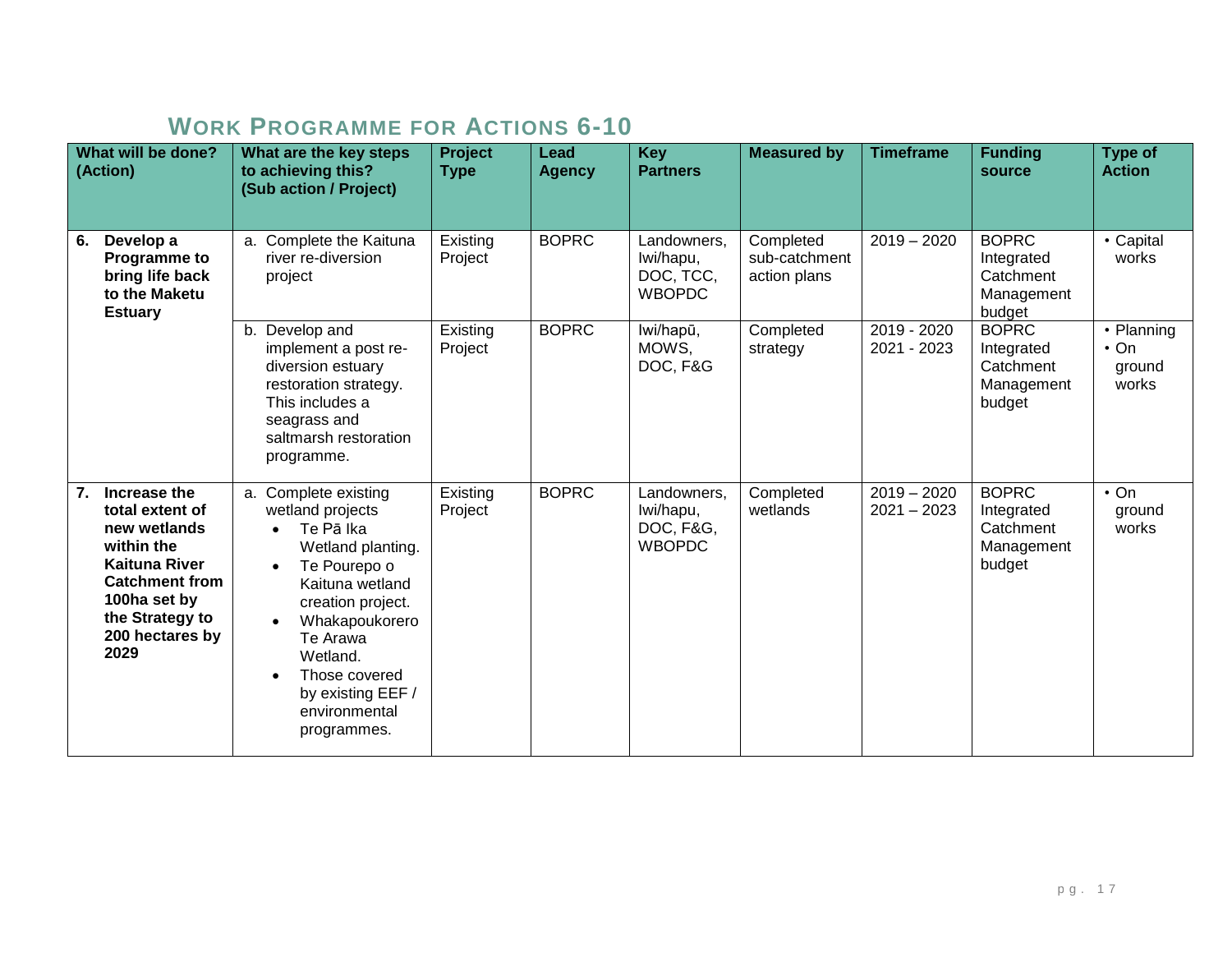| What will be done?<br>(Action)                                             | What are the key steps<br>to achieving this?<br>(Sub action / Project)                                                                                                                                            | Project<br><b>Type</b> | Lead<br><b>Agency</b> | <b>Key</b><br><b>Partners</b>                          | <b>Measured by</b>                                                                                         | <b>Timeframe</b> | <b>Funding</b><br>source                                                                           | <b>Type of</b><br><b>Action</b> |
|----------------------------------------------------------------------------|-------------------------------------------------------------------------------------------------------------------------------------------------------------------------------------------------------------------|------------------------|-----------------------|--------------------------------------------------------|------------------------------------------------------------------------------------------------------------|------------------|----------------------------------------------------------------------------------------------------|---------------------------------|
|                                                                            | b. Identify and pursue<br>potential areas for an<br>additional 100ha of<br>new wetlands,<br>particularly in areas<br>where wetness is a<br>limitation e.g. lowland<br>areas, gullies, high<br>water table areas.' | New<br>Project         | <b>BOPRC</b>          | Landowners,<br>Iwi/hapu,<br>DOC, F&G,<br><b>WBOPDC</b> | Updated<br>feasibility<br>report                                                                           | Ongoing          | To be<br>confirmed-<br>may require<br>multiple<br>sources of<br>funding                            | • Feasibilit<br>У               |
| 8. Create a<br>network of<br>healthy habitats<br>and diverse<br>ecosystems | a. Identify, map and<br>pursue opportunities<br>to connect fragmented<br>habitats and<br>ecosystems.                                                                                                              | Existing<br>Project    | <b>BOPRC</b>          | WBOPDC,<br>TCC, RLC                                    | $\bullet$ # of<br>threatened<br>and/or<br>culturally<br>significant<br>ecosystems<br>that are<br>protected | 2021 - 2023      | <b>BOPRC</b><br>Integrated<br>Catchment<br>Management<br><b>WBOPDC</b><br>subsidies and<br>funding | • Feasibilit<br>У               |
|                                                                            | b. Support initiatives by<br>landowners, care<br>groups and schools to:<br>carry out pest<br>plant & animal<br>management.<br>carry out<br>supplementary<br>planting along<br>riparian and<br>wetland areas.      | Existing<br>Project    | <b>BOPRC</b>          | DOC, Iwi,<br>WBOPDC,<br>TCC, RLC,<br>MOWS,<br>BCA, MKM | Completed<br>initiatives                                                                                   | Ongoing          | <b>BOPRC</b><br>Integrated<br>Catchment<br>Management<br><b>WBOPDC</b><br>subsidies and<br>funding | $\cdot$ On<br>ground<br>works   |
|                                                                            | c. Continue catfish<br>monitoring and, if<br>needed, take action                                                                                                                                                  | Existing<br>Project    | BOPRC/<br><b>TALT</b> | <b>TMOK</b>                                            | Number of<br>monitored<br>sites                                                                            | Ongoing          | Rotorua Te<br>Arawa Lakes<br>Programme                                                             | • Monitorin<br>g                |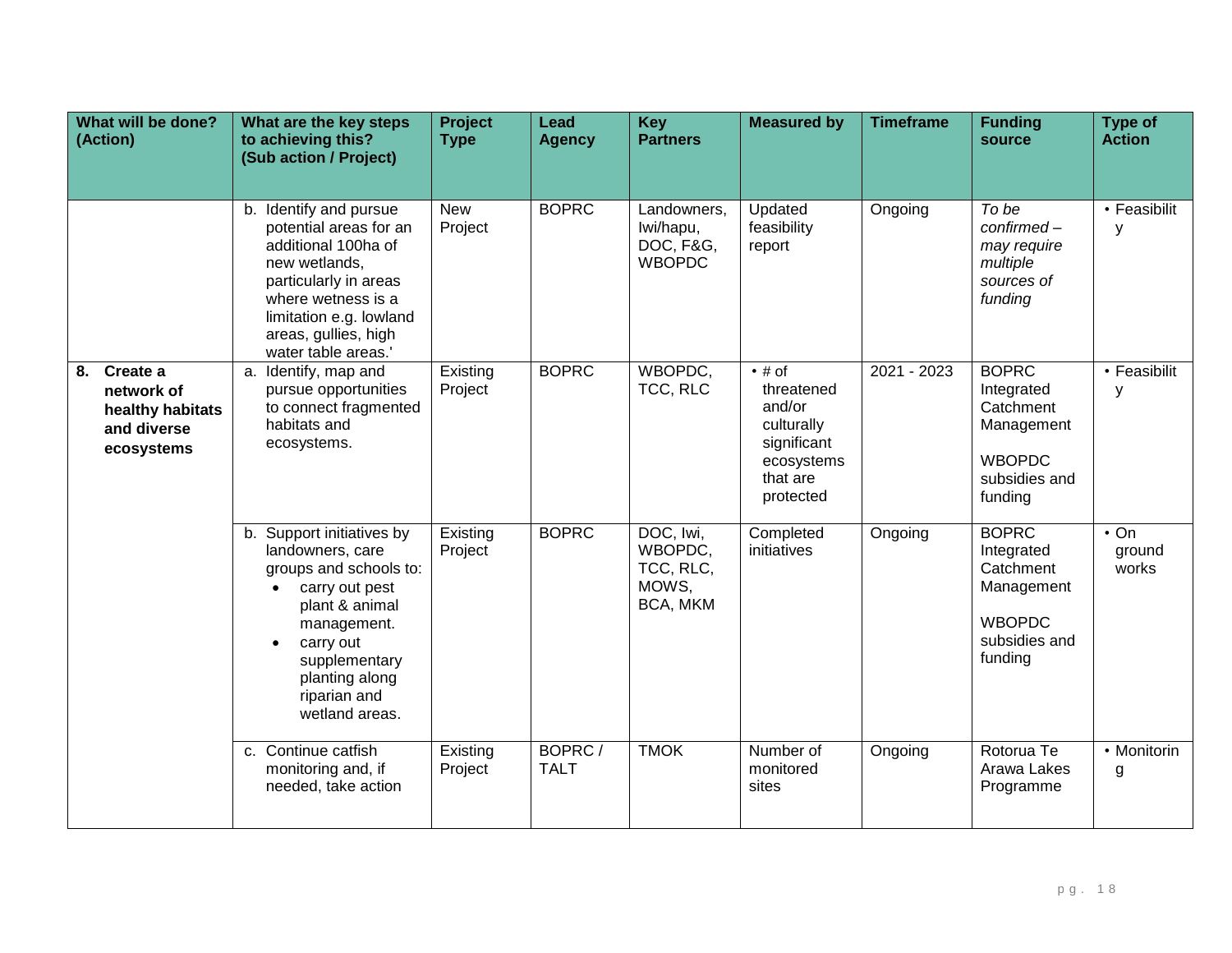| What will be done?<br>(Action)                                                                                  | What are the key steps<br>to achieving this?<br>(Sub action / Project)                                                                                                 | <b>Project</b><br><b>Type</b> | Lead<br><b>Agency</b>                | <b>Key</b><br><b>Partners</b>                                             | <b>Measured by</b>                                              | <b>Timeframe</b>           | <b>Funding</b><br>source                                   | <b>Type of</b><br><b>Action</b>                                 |
|-----------------------------------------------------------------------------------------------------------------|------------------------------------------------------------------------------------------------------------------------------------------------------------------------|-------------------------------|--------------------------------------|---------------------------------------------------------------------------|-----------------------------------------------------------------|----------------------------|------------------------------------------------------------|-----------------------------------------------------------------|
| <b>Restore and</b><br>9.<br>enhance tuna /<br>eel friendly<br>habitat within<br>the Kaituna<br><b>Catchment</b> | a. Establish a Tuna<br><b>Project Steering</b><br>Group.                                                                                                               | <b>New</b><br>Project         | Te Maru o<br>Kaituna                 | lwi/hapū,<br>DOC, Fish<br>and Game,<br>MPI, co-<br>governance<br>entities | Terms of<br>Reference in<br>place for the<br>group              | $2019 - 2020$              | Te Maru o<br>Kaituna<br>budget<br>(establishment<br>phase) | • Project<br>coordinati<br><sub>on</sub><br>• Relations<br>hips |
|                                                                                                                 | b. Carry out tuna<br>monitoring,<br>incorporating<br>matauranga Māori<br>methods                                                                                       | <b>New</b><br>Project         | Tuna<br>Project<br>Steering<br>Group | lwi/hapū,<br><b>BOPRC</b><br>science team                                 | Monitoring<br>reports                                           | $2021 - 2023$<br>$2027 +$  | Potentially -<br>Tiaki Wai Fund                            | • Monitorin<br>g                                                |
|                                                                                                                 | c. Carry out at least two<br>tuna restoration<br>projects, prioritised in<br>areas where existing<br>habitat enhancement<br>works are occurring<br>(e.g. new wetlands) | <b>New</b><br>Project         | Tuna<br>Project<br>Steering<br>Group | lwi/hapū,<br>BOPRC,<br>DOC, Fish<br>and Game                              | Tuna<br>restoration<br>projects<br>completed                    | 2021 - 2023<br>2004 - 2026 | Potentially -<br>Tiaki Wai Fund                            | • Planning<br>$\cdot$ On<br>ground<br>works                     |
|                                                                                                                 | d. Explore the feasibility<br>of small scale tuna<br>farming for cultural<br>use                                                                                       | <b>New</b><br>Project         | Tuna<br>Project<br>Steering<br>Group | lwi/hapū,<br>MPI, DOC                                                     | Feasibility<br>Report                                           | 2021 - 2023                | Potentially -<br>Tiaki Wai Fund                            | • Feasibilit<br>у                                               |
|                                                                                                                 | e. Work with commercial<br>fishers and MPI<br>regarding commercial<br>eeling in the Kaituna<br>Catchment.                                                              | <b>New</b><br>Project         | Tuna<br>Project<br>Steering<br>Group | MPI and<br>commercial<br>eelers                                           | Reduced<br>commercial<br>fishing in the<br>Kaituna<br>Catchment | 2021 - 2023                | Potentially -<br>Tiaki Wai Fund                            | • Relations<br>hips                                             |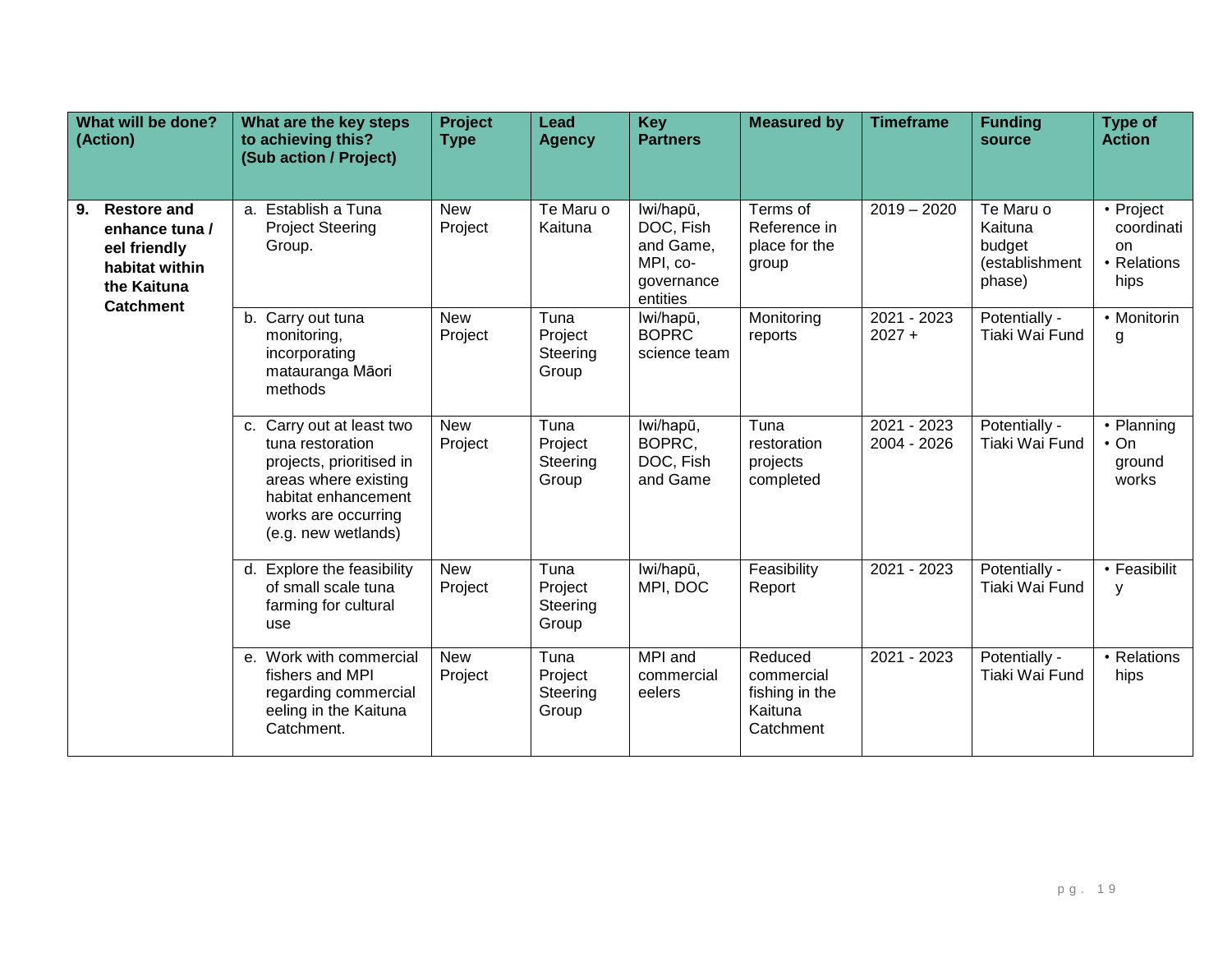| What will be done?<br>(Action)                                                           | What are the key steps<br>to achieving this?<br>(Sub action / Project)                                                                 | <b>Project</b><br><b>Type</b> | Lead<br><b>Agency</b>                | <b>Key</b><br><b>Partners</b>                                                                            | <b>Measured by</b>    | <b>Timeframe</b>                          | <b>Funding</b><br>source                               | <b>Type of</b><br><b>Action</b>  |
|------------------------------------------------------------------------------------------|----------------------------------------------------------------------------------------------------------------------------------------|-------------------------------|--------------------------------------|----------------------------------------------------------------------------------------------------------|-----------------------|-------------------------------------------|--------------------------------------------------------|----------------------------------|
|                                                                                          | f. Further projects may<br>be added following<br>engagement                                                                            |                               |                                      |                                                                                                          |                       |                                           |                                                        | $\bullet$                        |
| 10. Establish a<br>programme to<br>improve access<br>and passage for<br>indigenous fish. | a. Develop and<br>implement a plan to<br>progressively address<br>impediments to fish<br>passage.                                      | Existing<br>Project           | <b>BOPRC</b>                         | DOC, Fish<br>and Game,<br><b>Tuna Project</b><br>Steering<br>Group,<br>WBOPDC,<br>TCC, NZTA,<br>DOC, F&G | Completed<br>plan     | $2021 - 2023$                             | <b>BOPRC</b><br>Integrated<br>Catchment<br>Management  | • Planning<br>• Capital<br>works |
|                                                                                          | b. Retrofit drainage<br>scheme flood gates,<br>pumps, and culverts<br>with fish-friendly<br>devices in the Lower<br>Kaituna Catchment. | To be<br>confirmed            | <b>BOPRC</b>                         | To be<br>confirmed                                                                                       | To be<br>confirmed    | $2021 - 2023$<br>$2024 - 2026$<br>$2027+$ | <b>BOPRC Flood</b><br>Protection and<br>Control budget | • Capital<br>works               |
|                                                                                          | c. Investigate the<br>practicality of<br>transferring eels<br>above and below<br>pump stations in the<br>Lower Kaituna<br>Catchment.   | <b>New</b><br>Project         | Tuna<br>Project<br>Steering<br>Group | <b>BOPRC</b><br>Rivers and<br>Drainage                                                                   | Feasibility<br>Report | 2021 - 2023                               | To be<br>confirmed                                     | • Feasibilit<br>У                |
|                                                                                          | d. Further projects may<br>be added following<br>engagement                                                                            |                               |                                      |                                                                                                          |                       |                                           |                                                        | $\bullet$                        |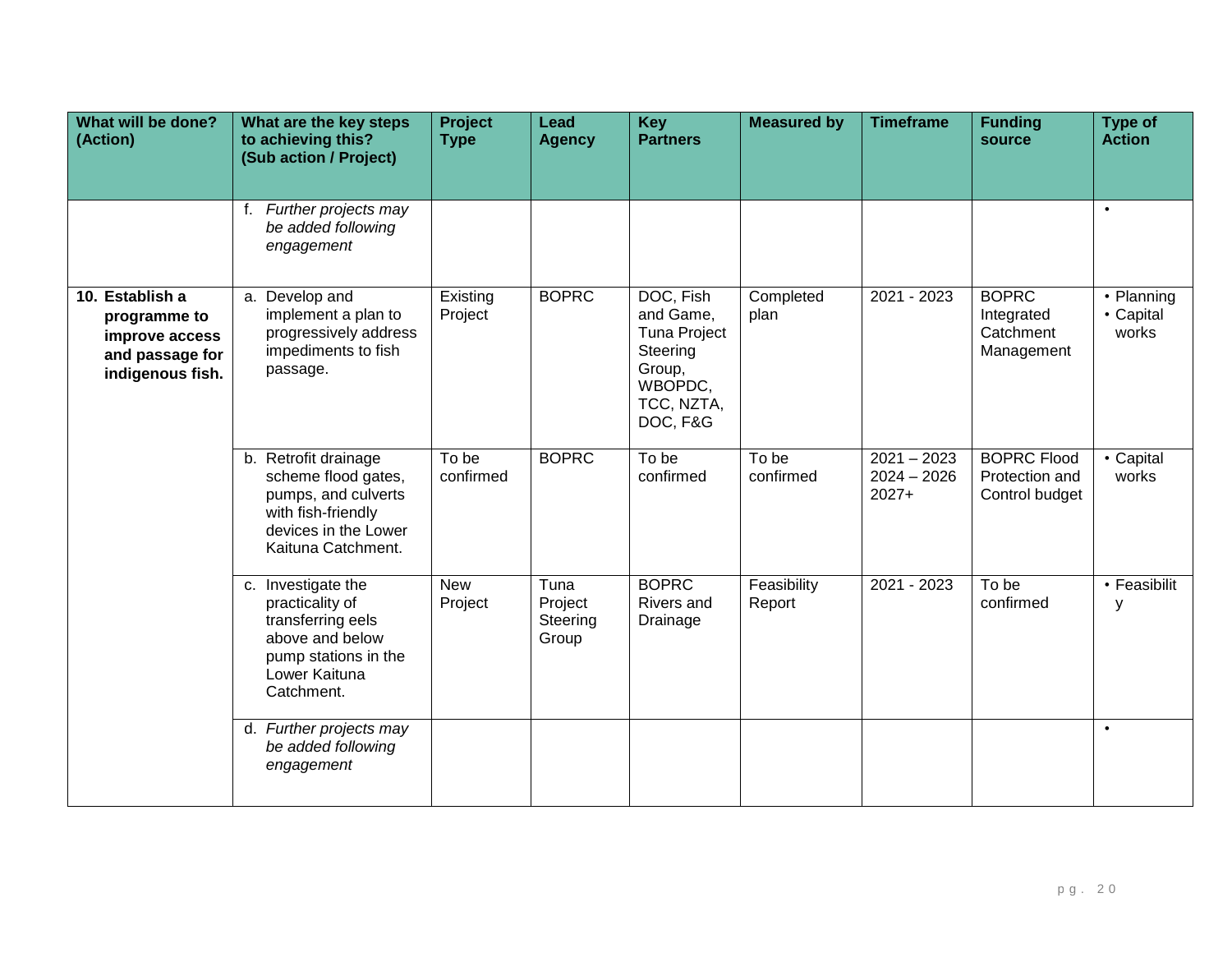# <span id="page-22-0"></span>**5. Priority actions to improve connectivity and support kaitiakitanga**

The following suite of actions are intended to implement Objectives 1, 2 and 8 of the Kaituna River Document:

*"Objective 1 The traditional and contemporary relationships that iwi and hapū have with the Kaituna River are provided for, recognised and protected.*

*Objective 2 Iwi-led projects which restore, protect and/or enhance the Kaituna River are actively encouraged, promoted and supported by Te Maru o Kaituna through its Action Plan.*

*Objective 8 Te Maru o Kaituna in collaboration with iwi and the wider community, enable environmental, economic, social, educational and cultural aspirations for the restoration, protection and enhancement of the Kaituna River."*

Te Maru o Kaituna identified, in particular, collaboration, environmental education and Iwi-led projects as key actions for this Plan.

It is notable that many of the actions overlap or contribute to the completion of other actions. **For this reason, the actions (including associated consultation) could be carried out concurrently.**

#### **Action 11. Establish a Kaituna Catchment bluegreen network**

Blue-green network planning is an integrated approach to planning around waterways (blue) and greenspace (green). It is a way at looking at a catchment in a more holistic manner.

It enables the visual layering of different values and outcomes associated with the Kaituna Catchment. For example, integration of walking and cycling infrastructure with ecological restoration, cultural recognition elements, improved stormwater management and flood protection.

The output of this action is a bluegreen network plan which could incorporate the outputs of other actions (e.g. 7, 8, 12 and 14). The engagement to inform each plan could occur together. This way the plans could be developed at the same or staggered.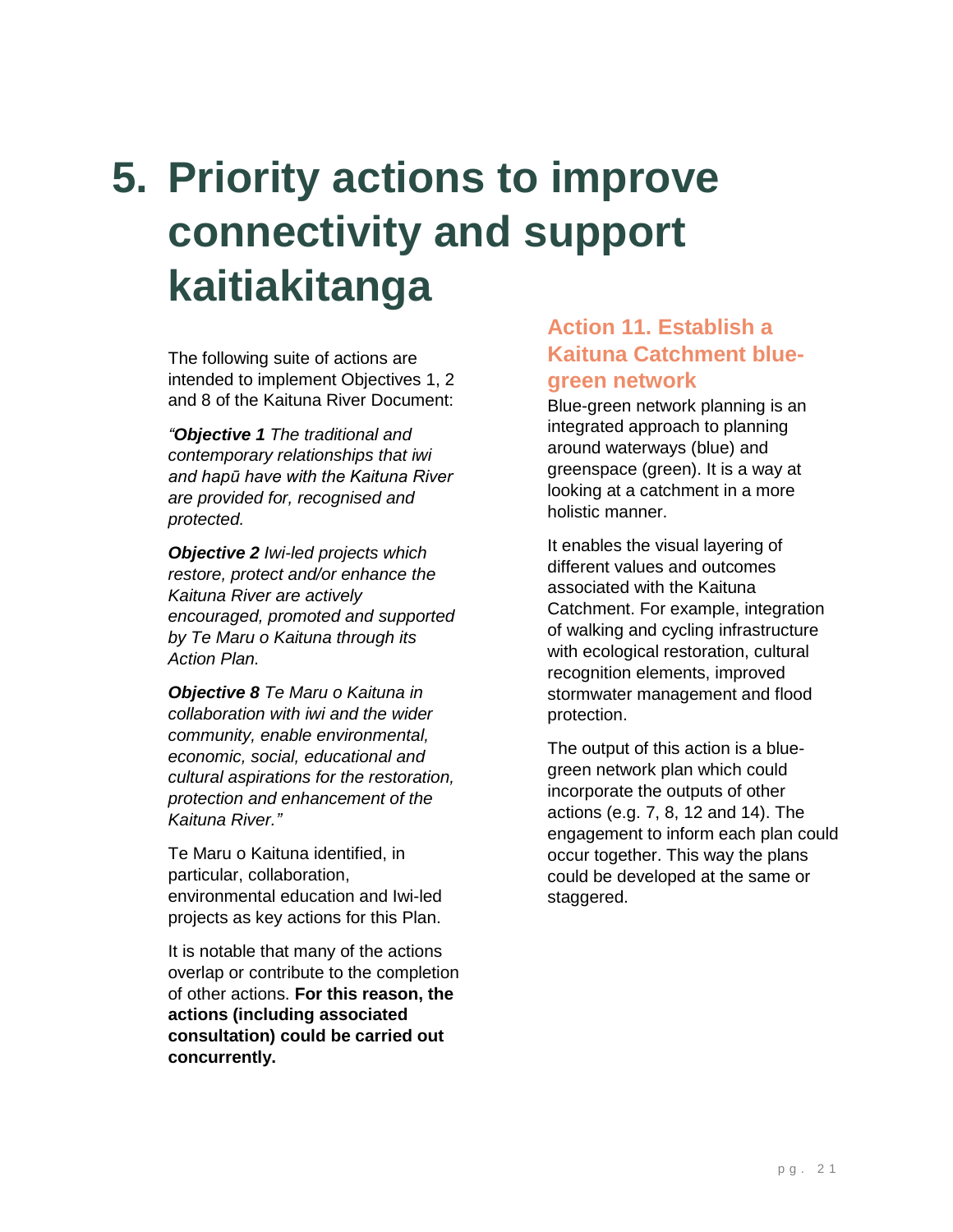#### **Action 12. Facilitate enhanced access to, and along, the Kaituna River and its tributaries**

This suite of actions seeks to enhance access:

- to the river e.g. via jetty, ramp, taunga waka, jumping platforms.
- along the river e.g. cycleways and walkways.

Two further actions are included which incorporate enhancement of social and cultural values. These are:

- An upper catchment 'Gateway'.
- A coastal park in the Lower Kaituna Catchment.

#### *Upper Catchment 'Gateway'*

This would indicate the start of the river and ensure that those visitors to the area understand the historical and cultural significance of the river. The project *could* include:

- A gateway, pou or sign
- Safer parking
- Signage and/or interpretation panels.
- Information for commercial operators to share with customers.
- Additional outcomes from Action 13(b)

#### *Regional coastal park*

A regional coastal park has been highlighted by Councils as well as submitters to the Kaituna River Document and past Long Term Plans.

This plan includes a regional coastal park in the Lower Kaituna area to:

- build on the existing open space network
- create a diverse range of recreational, cultural and educational opportunities

• protect significant landscapes, heritage, ecological and cultural features.

The coastal park would incorporate key wetland areas such the Lower Kaituna Wildlife Management Reserve; Te Pourepo o Kaituna, Te Pa Ika and the Te Tumu wetlands. It would also align with or run concurrently with other Projects (e.g. Actions 4, 6, 8, 9, 10, 12, 13 subactions and 14).

Regional or sub-regional parks are generally purchased and owned by Regional and/or District Councils. In this case, the coastal park would be located on a mix of Council, conservation and potentially private land. This means that project costs do not have to include land purchase.

#### **Action 14. Celebrate cultural heritage and revitalise cultural practices associated with the river**

Te Maru o Kaituna has identified a number of specific Iwi-led projects.

#### *Cultural interpretation plan*

A cultural interpretation plan is way of visualising multiple layers of cultural values relating to the Kaituna River catchment. This includes:

- appropriate places for taunga waka (waka landing)
- appropriate places for pou, interpretation panels, artwork, etc.
- protection of sites or areas of cultural significance.
- sites or areas of cultural significance to showcase or celebrate e.g. with interpretation panels.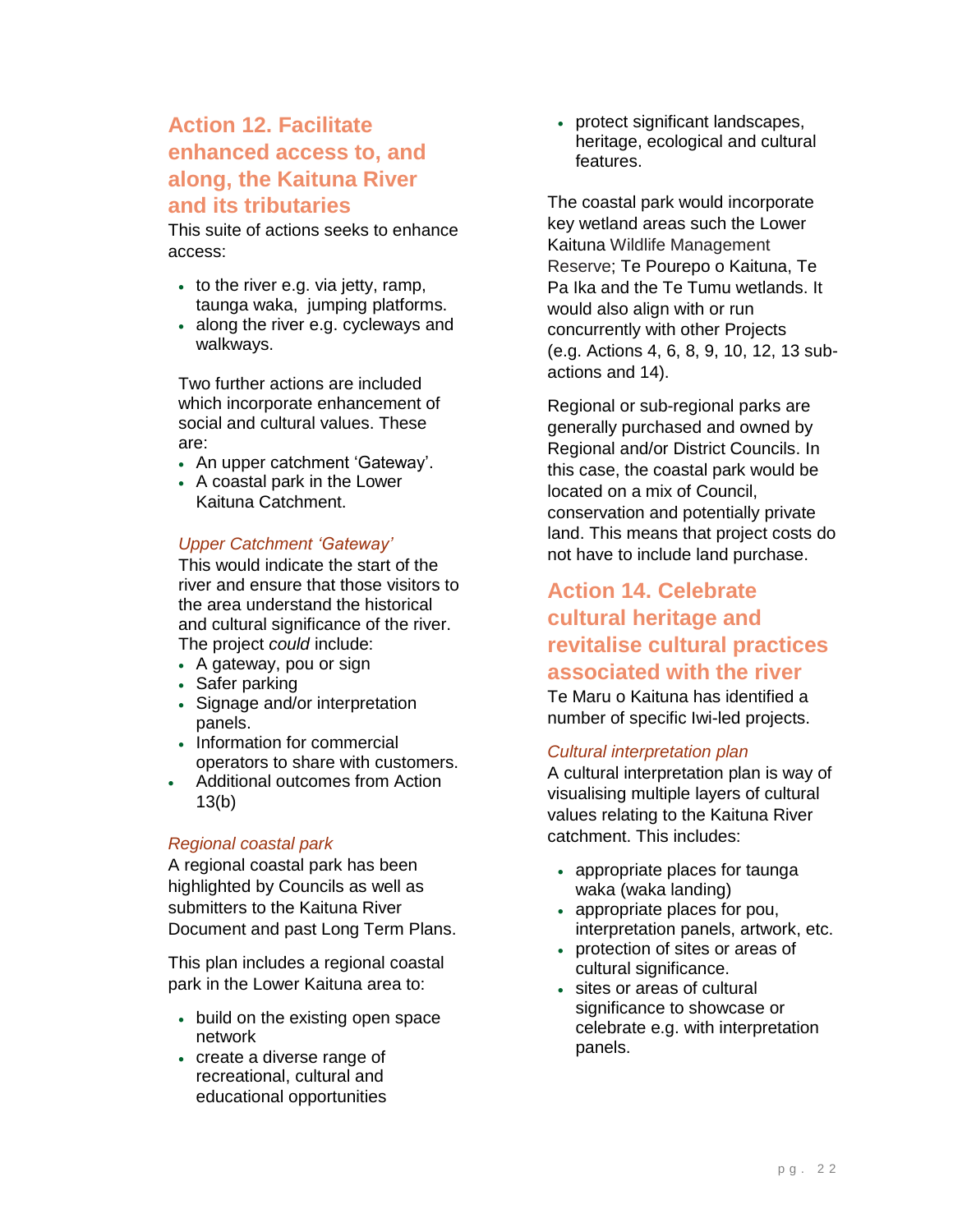This is to ensure that the right cultural elements are in the right place for the right reason. It also ensures connectivity with other actions e.g. cycleway, coastal park, blue-green network.

#### *Cultural resource area*

A cultural resource area is a designated place for gathering kai (e.g. watercress) and/or cultural materials as well as a place to share knowledge about traditional and contemporary practices. There may be one or more of these areas already in existence within our rohe. These will be prioritised in areas linked with other actions (e.g. Actions 4, 8, 9, 11).

#### *Intergenerational knowledge and cultural practices*

Action 14(d) seeks to incorporate intergenerational knowledge and cultural practices into action plan projects. Examples of this in practice include:

- use of cultural indicators for monitoring.
- use of tools such as rahui.
- timing of planting or eel monitoring with the appropriate lunar cycle phase (maramataka).

These are practical ways to incorporate matauranga Māori when developing a monitoring plan to implement Policy CB1 of the NPS-FM and the Regional Council's He Korowai Mātauranga Framework.

#### **Action 15. Connect our communities and visitors to our river and to our projects**

This action seeks to engage and connect our communities and visitors. We want them to know and understand why the Kaituna River

catchment is special and what work we are doing to achieve the Vision. It is about engaging the heart and mind and therefore, a range of methods are proposed.

This includes:

- holding community events.
- collating and telling our stories and histories about the river.
- establishing a cultural and environmental education at Te Pourepo (which if connected to a cycle way, could also fulfil the role of an i-site information centre).
- connecting the network of education providers to collaboration and share resources relating to environmental and cultural education within the Kaituna Catchment.

#### **Action 16. Establish a River restoration and enhancement fund**

This action seeks to establish a dedicated fund to:

- facilitate public donations and corporate sponsorship.
- contribute towards Iwi and community-led projects.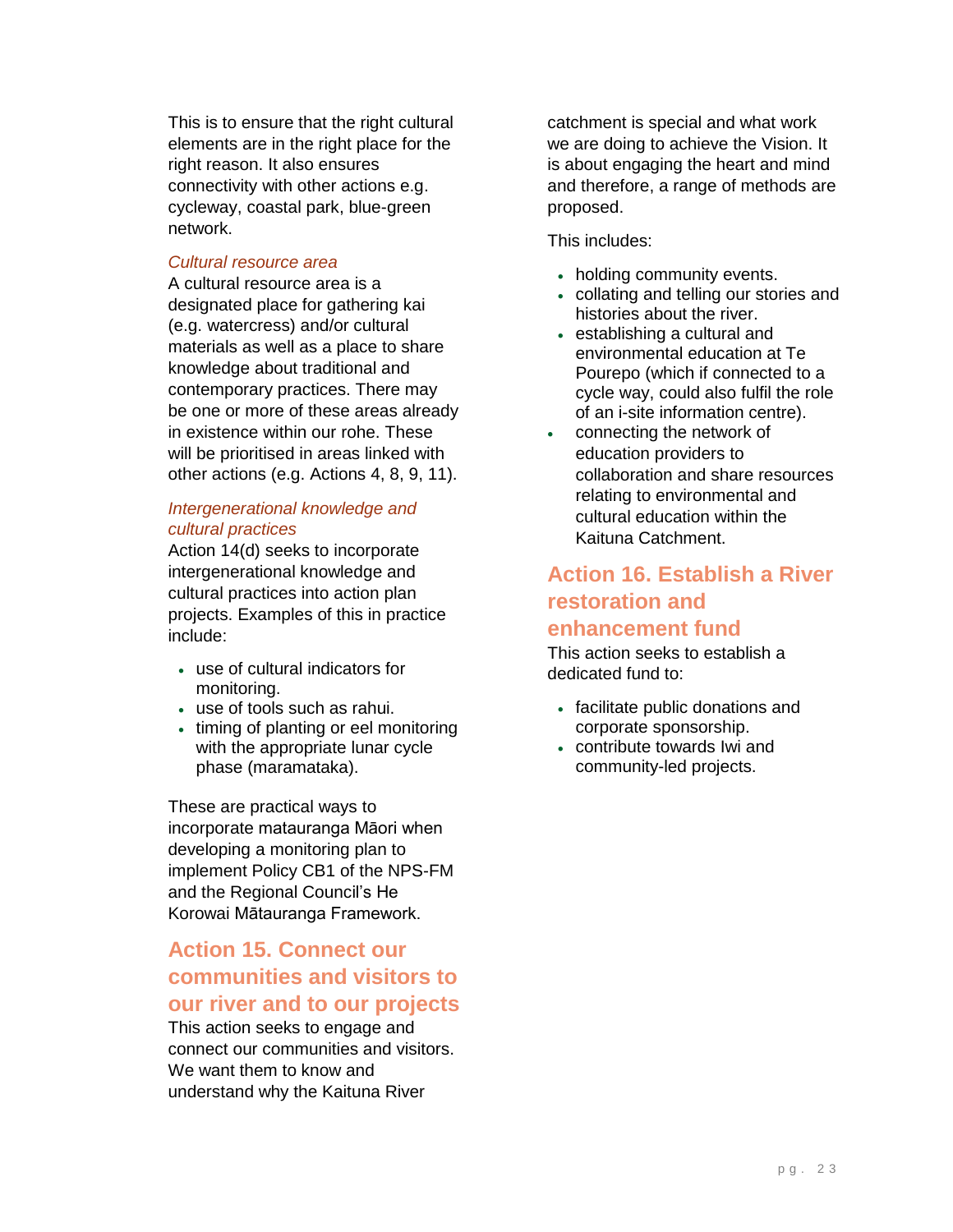## **WORK PROGRAMME FOR ACTIONS 11-15**

| <b>What will be</b><br>done?<br>(Action)                                        | What are the key steps<br>to achieving this?<br>(Sub action / Project)                                                                                                                                                                                                                                 | Project<br><b>Type</b>                                                                            | Lead<br><b>Agency</b>            | <b>Key Partners</b>                | <b>Measured</b><br>by                  | <b>Timeframe</b>               | <b>Funding</b><br>source    | <b>Type of Action</b>                                          |
|---------------------------------------------------------------------------------|--------------------------------------------------------------------------------------------------------------------------------------------------------------------------------------------------------------------------------------------------------------------------------------------------------|---------------------------------------------------------------------------------------------------|----------------------------------|------------------------------------|----------------------------------------|--------------------------------|-----------------------------|----------------------------------------------------------------|
| 11. Establish a<br>Kaituna<br><b>Catchment</b><br>blue-green<br>network         | a. Develop a blue-green<br>network plan for the<br>Kaituna Catchment.<br>This will be informed<br>by other actions in this<br>plan, including, but not<br>limited to:<br>Cultural<br>interpretation<br>plan (13a)<br>Cycle-walkway<br>strategy (12d)<br>Coastal park<br>$\bullet$<br>master plan (12f) | New Project<br>(action from<br>the WBOP<br><b>District</b><br>Council<br>Environment<br>Strategy) | <b>WBOPDC</b>                    | <b>TMOK</b><br>members             | Plan<br>completion                     | $2021 - 2023$                  | To be<br>confirmed          | • Planning<br>• Collaboration                                  |
| 12. Facilitate<br>enhanced<br>access to<br>water and<br>across the<br>catchment | a. Assess and pursue<br>workable options<br>associated with<br>A jetty or ramp at<br>$\bullet$<br>Waitangi.<br>Safe platforms for<br>river jumping at<br>two areas within<br>the Kaituna<br>Catchment (e.g.<br>Waiari Bridge).<br>b. Investigate the                                                   | New Project<br>New Project                                                                        | <b>WBOPDC</b><br><b>TMOK Iwi</b> | <b>TMOK</b><br>members<br>lwi/hapū | Completed<br>structure(s)<br>Completed | $2021 - 2023$<br>$2021 - 2023$ | To be<br>confirmed<br>To be | • Planning<br>• Collaboration<br>• Capital works<br>• Planning |
|                                                                                 | establishment of a<br>taunga waka / waka<br>launching site.                                                                                                                                                                                                                                            |                                                                                                   |                                  |                                    | scoping<br>report                      |                                | confirmed                   | • Collaboration<br>• Capital works                             |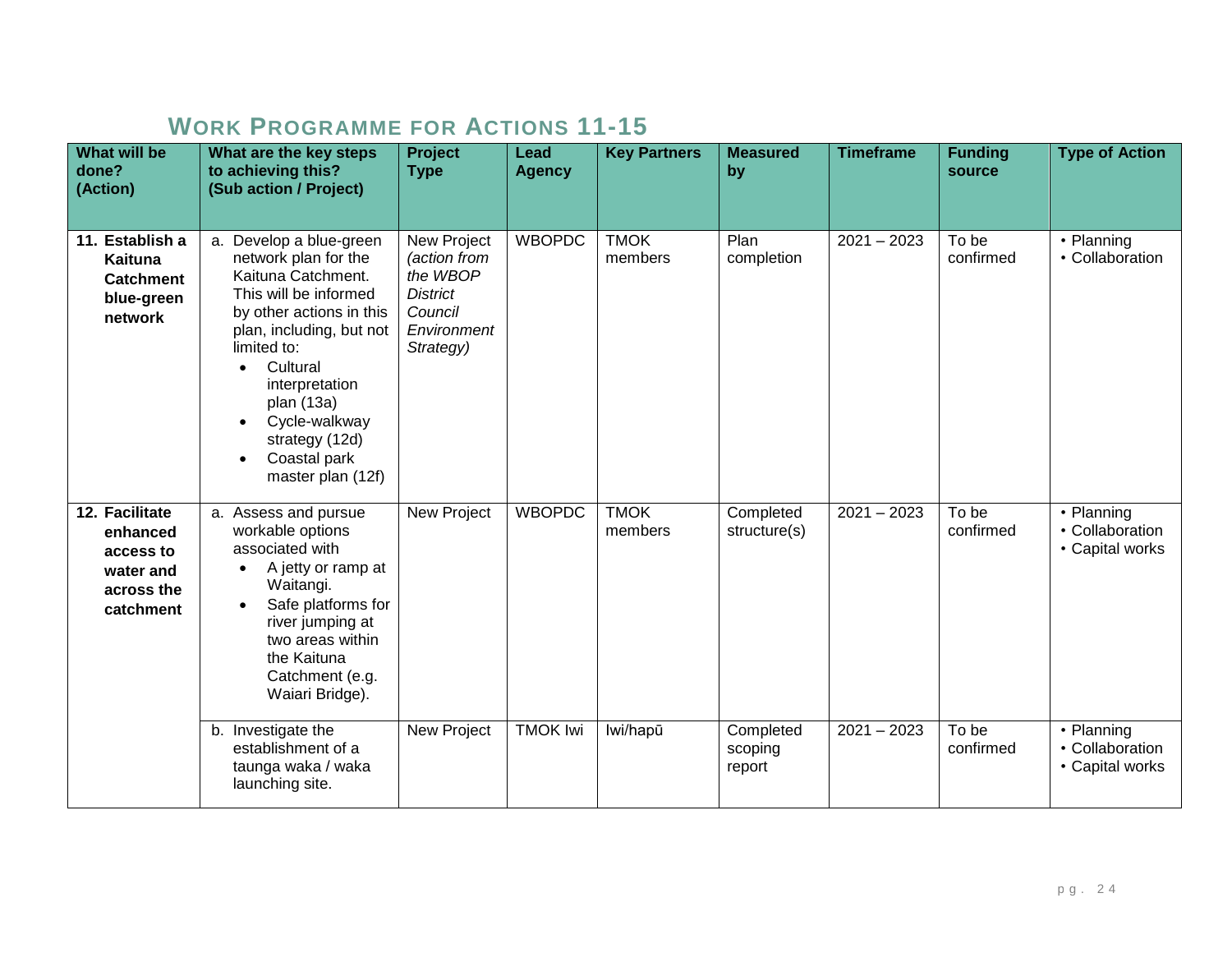| <b>What will be</b><br>done?<br>(Action) | What are the key steps<br>to achieving this?<br>(Sub action / Project)                                                                                                          | <b>Project</b><br><b>Type</b>                                                 | Lead<br><b>Agency</b>  | <b>Key Partners</b>                                                                                                               | <b>Measured</b><br>by     | <b>Timeframe</b> | <b>Funding</b><br>source | <b>Type of Action</b>                                                                                     |
|------------------------------------------|---------------------------------------------------------------------------------------------------------------------------------------------------------------------------------|-------------------------------------------------------------------------------|------------------------|-----------------------------------------------------------------------------------------------------------------------------------|---------------------------|------------------|--------------------------|-----------------------------------------------------------------------------------------------------------|
|                                          | c. Implement a walkway<br>/ cycle strategy for the<br>Kaituna Catchment                                                                                                         | New Project<br>(community-<br>led strategy<br>already in<br>develop-<br>ment) | <b>WBOPDC</b>          | Te Maru o<br>Kaituna,<br>lwi/hapū,<br>Community<br>groups                                                                         | Completed<br>strategy     | $2019 - 2020$    | WBOPDC,<br>NZTA, TECT    | • Planning<br>• Collaboration<br>• Capital works<br>• Community-<br>led                                   |
|                                          | d. Establish a gateway in<br>the Upper Catchment<br>of the Kaituna River<br>(e.g. Okere).                                                                                       | <b>New Project</b>                                                            | RLC                    | <b>TMOK</b><br>members<br>Other Iwi /<br>hapū<br><b>NZTA</b><br><b>Whitewater NZ</b><br>Commercial<br>kayak and raft<br>operators | Concept plan<br>completed | $2021 - 2023$    | To be<br>confirmed       | • Collaboration<br>• Planning<br>• Cultural<br>recognition<br>• Capital works<br>• On the ground<br>works |
|                                          | e. Establish a regional<br>coastal park in the<br>Lower Kaituna<br>Catchment. This could<br>be located on a mix of<br>Council, conservation<br>and potentially private<br>land. | New Project                                                                   | <b>WBOPDC</b><br>/ TCC | BOPRC, Iwi,<br>DOC, Fish and<br>Game, Bay of<br>Plenty<br>Regional<br>Parks<br>Establishment<br>Group                             | Concept plan<br>completed | $2021 - 2023$    | To be<br>confirmed       | • Collaboration<br>• Planning                                                                             |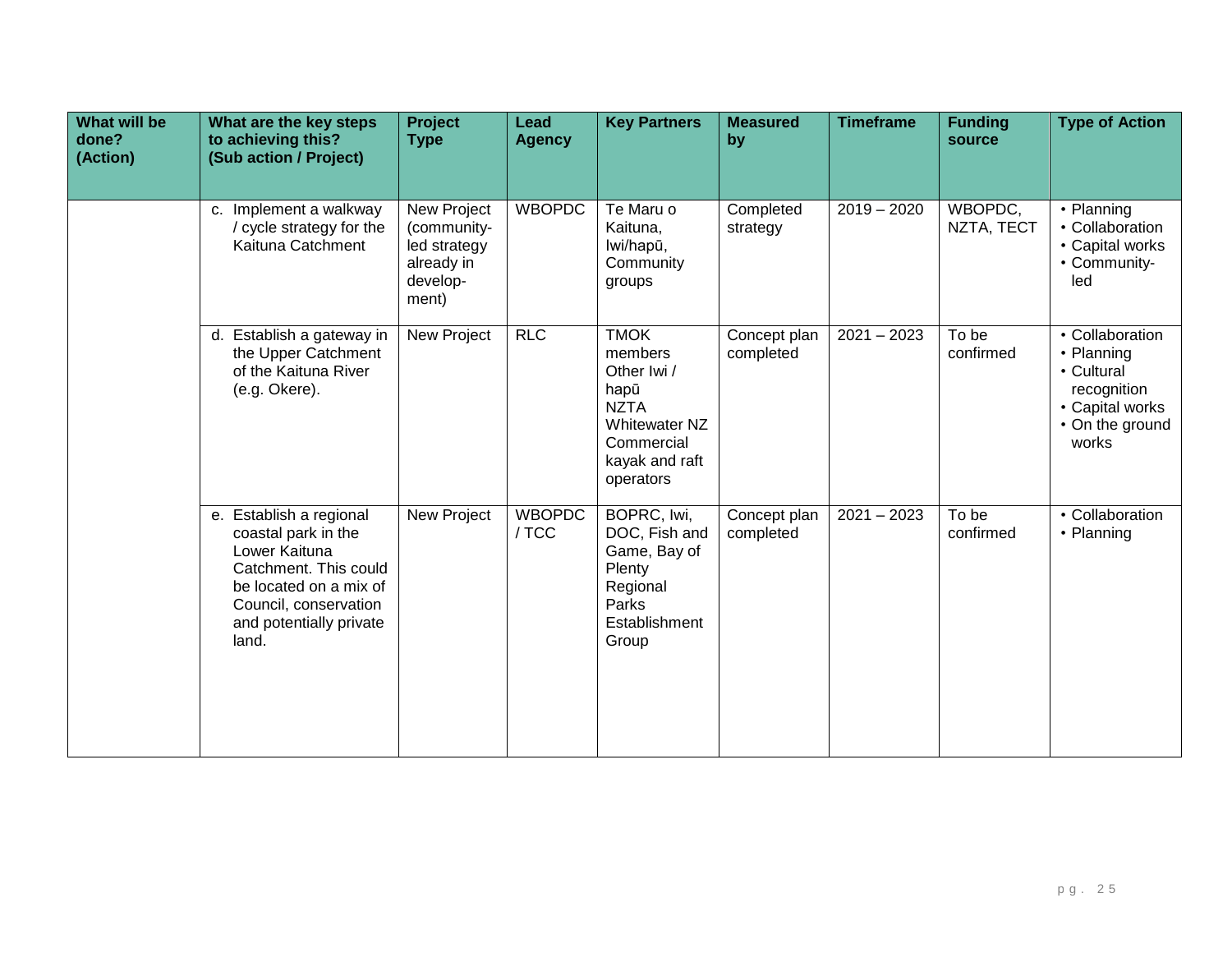| <b>What will be</b><br>done?<br>(Action)                                                                               | What are the key steps<br>to achieving this?<br>(Sub action / Project)                                                                                                                                                                                | <b>Project</b><br><b>Type</b> | Lead<br><b>Agency</b>                    | <b>Key Partners</b>                                | <b>Measured</b><br>by                                               | <b>Timeframe</b>               | <b>Funding</b><br>source | <b>Type of Action</b>                                 |
|------------------------------------------------------------------------------------------------------------------------|-------------------------------------------------------------------------------------------------------------------------------------------------------------------------------------------------------------------------------------------------------|-------------------------------|------------------------------------------|----------------------------------------------------|---------------------------------------------------------------------|--------------------------------|--------------------------|-------------------------------------------------------|
| 13. Celebrate<br>cultural<br>heritage<br>and<br>revitalise<br>cultural<br>practices<br>associated<br>with the<br>river | a. Develop and<br>progressively<br>implement a cultural<br>interpretation plan.                                                                                                                                                                       | New Project                   | <b>TMOK Iwi</b><br>represent-<br>tatives | TMOK, DOC,<br>Heritage NZ                          | Completed<br>Plan                                                   | $2019 - 2020$                  | To be<br>confirmed       | • Planning<br>• Collaborating                         |
|                                                                                                                        | b. Establish and/or<br>restore two cultural<br>resource areas, with<br>at least one involving<br>watercress.<br>These would be<br>prioritised in areas<br>where existing habitat<br>enhancement works<br>are occurring (e.g.<br>Actions 4, 8, 9, 11). | New Project                   | <b>TMOK Iwi</b><br>represent<br>a-tives  | lwi / hapū                                         | Restored<br>areas                                                   | $2020 - 2023$<br>2024 - 2027   | To be<br>confirmed       | • Planning<br>• Collaborating<br>• On ground<br>works |
|                                                                                                                        | c. Involve Iwi and hapu<br>in the Te Tumu<br><b>Structure Plan</b>                                                                                                                                                                                    | Existing<br>Project           | <b>TCC</b>                               | SmartGrowth,<br>iwi/hapū, Te<br>Tumu<br>landowners | Urban and<br>landscape<br>planning<br>reflects Iwi /<br>hapū values | $2019 - 2020$<br>$2021 - 2023$ | To be<br>confirmed       | • Planning<br>• Collaborating                         |
|                                                                                                                        | d. Incorporate<br>intergenerational<br>knowledge and<br>cultural practices into<br>action plan projects.                                                                                                                                              | New Project                   | <b>TMOK Iwi</b><br>represent<br>atives   | lwi / hapū                                         | To be<br>confirmed                                                  | Ongoing                        | To be<br>confirmed       | • Planning<br>• Collaborating                         |
|                                                                                                                        | e. Further projects may<br>be added following<br>engagement                                                                                                                                                                                           |                               |                                          |                                                    |                                                                     |                                |                          | $\bullet$                                             |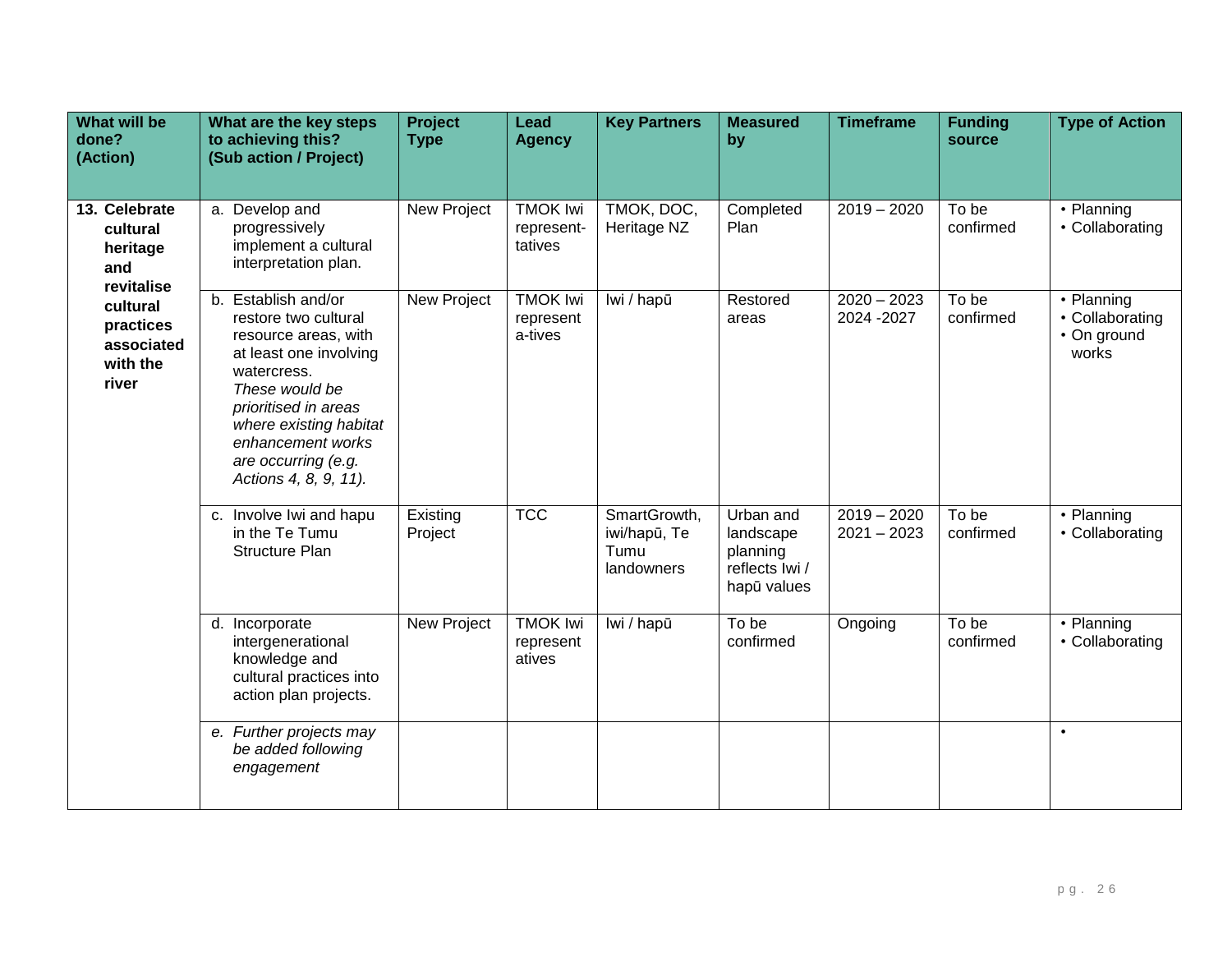| <b>What will be</b><br>done?<br>(Action)                                                        | What are the key steps<br>to achieving this?<br>(Sub action / Project)                                                                                                                                                                                                           | <b>Project</b><br><b>Type</b> | Lead<br><b>Agency</b> | <b>Key Partners</b>            | <b>Measured</b><br>by                   | <b>Timeframe</b> | <b>Funding</b><br>source | <b>Type of Action</b>          |
|-------------------------------------------------------------------------------------------------|----------------------------------------------------------------------------------------------------------------------------------------------------------------------------------------------------------------------------------------------------------------------------------|-------------------------------|-----------------------|--------------------------------|-----------------------------------------|------------------|--------------------------|--------------------------------|
| 14. Connect<br>our<br>communitie<br>s and<br>visitors to<br>our river<br>and to our<br>projects | a. Hold Kaituna River<br>community events.<br>This includes, but is<br>not limited to:<br>River celebration<br>$\bullet$<br>events.<br>Fishing days or<br>$\bullet$<br>events.<br>Symposia to<br>$\bullet$<br>share science<br>and matauranga<br>based research<br>and projects. | New Project                   | Te Maru o<br>Kaituna  | To be<br>confirmed             | At least one<br>event per<br>year       | Ongoing          | <b>TMOK</b><br>budget    | • Collaboration<br>• Community |
|                                                                                                 | b. Develop a<br>communication and<br>information strategy<br>for Te Maru o Kaituna                                                                                                                                                                                               | New Project                   | <b>BOPRC</b>          | <b>TMOK</b><br><b>Partners</b> | Completed<br>Strategy                   | $2019 - 2020$    | <b>TMOK</b><br>budget    | • Planning                     |
|                                                                                                 | c. Create a Te Maru o<br>Kaituna website to be<br>a repository for all<br>reports, research,<br>monitoring<br>information, agendas,<br>presentations and<br>events.                                                                                                              | New Project                   | <b>BOPRC</b>          | <b>TMOK</b><br>Partners        | Completed<br>Strategy                   | $2019 - 2020$    | <b>TMOK</b><br>budget    | • Planning                     |
|                                                                                                 | d. Pursue opportunities<br>to use TMOK branding<br>in signage within the<br>catchment.                                                                                                                                                                                           | New Project                   | <b>TMOK</b>           | To be<br>confirmed             | TMOK-<br>branded<br>signage in<br>place | Ongoing          | <b>TMOK</b><br>budget    | • Brand<br>awareness           |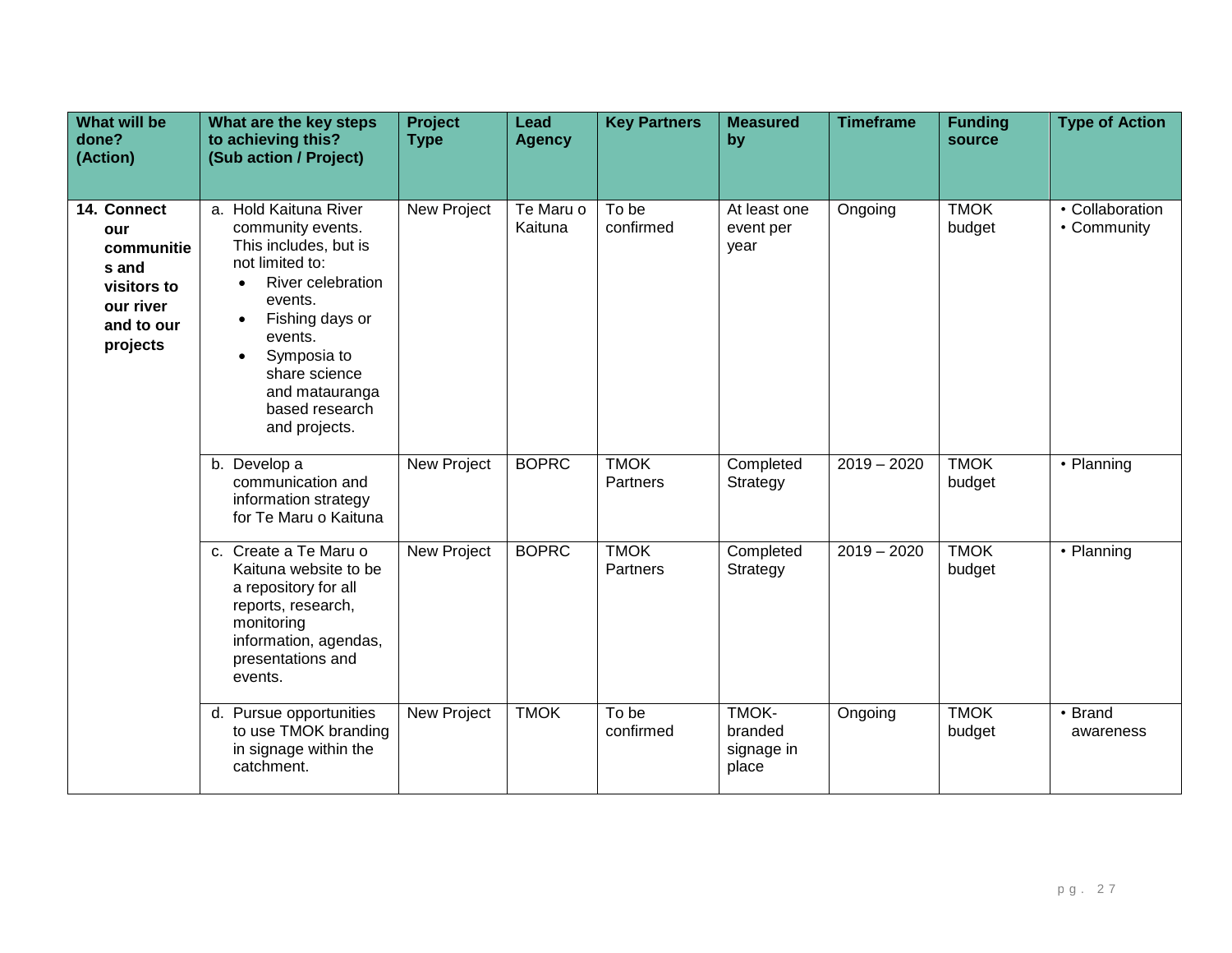| <b>What will be</b><br>done?<br>(Action) | What are the key steps<br>to achieving this?<br>(Sub action / Project)                                                                                                                                                                                                                                                              | Project<br><b>Type</b> | Lead<br><b>Agency</b> | <b>Key Partners</b> | <b>Measured</b><br>by                              | <b>Timeframe</b> | <b>Funding</b><br>source                        | <b>Type of Action</b>                            |
|------------------------------------------|-------------------------------------------------------------------------------------------------------------------------------------------------------------------------------------------------------------------------------------------------------------------------------------------------------------------------------------|------------------------|-----------------------|---------------------|----------------------------------------------------|------------------|-------------------------------------------------|--------------------------------------------------|
|                                          | a. Prepare an updated<br>'state of the Kaituna<br>Catchment'<br>Environmental<br>Monitoring Report.<br>This would incorporate<br>the current Regional<br><b>Council NERMN</b><br>modules and<br>incorporate<br>matauranga Maori.<br>Consideration is also<br>given to the value of<br>citizen science in<br>delivering this action. | Existing<br>Project    | <b>BOPRC</b>          | <b>TMOK</b>         | Report<br>completion                               | BY 2023          | <b>BOPRC</b><br>Technical<br>Services<br>budget | • Monitoring<br>• Reporting                      |
|                                          | b. Progressively collect,<br>collate and tell our<br>stories <sup>4</sup> about the river<br>through a range of<br>touch points<br>audio/video<br>online story maps<br>temporary or<br>permanent<br>artwork,<br>signage<br>interactive<br>information<br>boards                                                                     | New Project            | <b>TMOK</b>           | To be<br>confirmed  | Number of<br>touchpoints<br>in place and<br>in use | Ongoing          | To be<br>confirmed                              | • Communicatio<br>n<br>• Education<br>• Research |

<sup>4</sup> Historical (including flax mills), recent history (including river re-diversion) and contemporary (current work). Aimed at general public, schools, tourists

 $\overline{a}$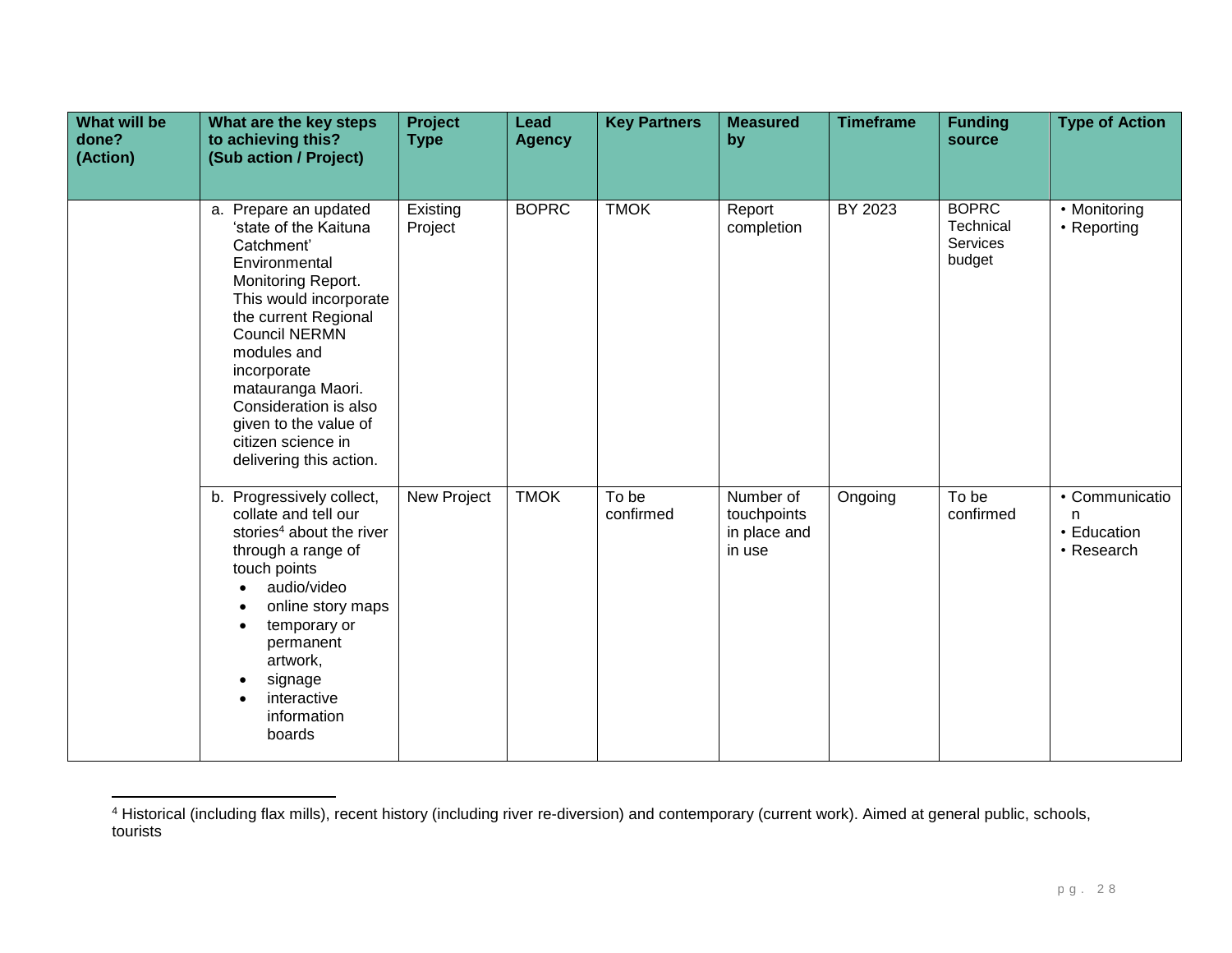| What will be<br>done?<br>(Action)                                             | What are the key steps<br>to achieving this?<br>(Sub action / Project)                                                                                                                                            | <b>Project</b><br><b>Type</b> | Lead<br><b>Agency</b> | <b>Key Partners</b>                                | <b>Measured</b><br>by                                                             | <b>Timeframe</b>        | <b>Funding</b><br>source                     | <b>Type of Action</b>                                                          |
|-------------------------------------------------------------------------------|-------------------------------------------------------------------------------------------------------------------------------------------------------------------------------------------------------------------|-------------------------------|-----------------------|----------------------------------------------------|-----------------------------------------------------------------------------------|-------------------------|----------------------------------------------|--------------------------------------------------------------------------------|
|                                                                               |                                                                                                                                                                                                                   |                               |                       |                                                    |                                                                                   |                         |                                              |                                                                                |
|                                                                               | c. Investigate the<br>establishment of a<br>cultural and<br>environmental<br>education centre at Te<br>Pourepo.                                                                                                   | New Project                   | <b>TMOK</b>           | To be<br>confirmed                                 | Feasibility<br>completed                                                          | $2024 - 2027$           | To be<br>confirmed                           | • Education<br>• Communicatio<br>• Cultural<br>recognition                     |
|                                                                               | d. Facilitate an education<br>network to identify<br>opportunities for<br>collaboration and<br>sharing of resources<br>relating to<br>environmental and<br>cultural education<br>within the Kaituna<br>Catchment. | New Project                   | <b>WBOPDC</b>         | Schools, Te<br>Puke Kāhui<br>Ako MOWS,<br>BCA, Iwi | To be<br>confirmed                                                                | Six-monthly<br>meetings | To be<br>confirmed                           | • Education<br>• Communicatio<br>n<br>• Cultural<br>recognition<br>• Community |
| 15. Establish a<br><b>River</b><br>restoration<br>and<br>enhanceme<br>nt fund | Establish a River<br>restoration and<br>enhancement fund.                                                                                                                                                         | New Project                   | Te Maru o<br>Kaituna  | To be<br>confirmed                                 | Contributions<br>from external<br>parties<br>Number of<br>funding<br>applications | Ongoing                 | <b>TMOK</b><br>budget<br>External<br>parties | • Administration                                                               |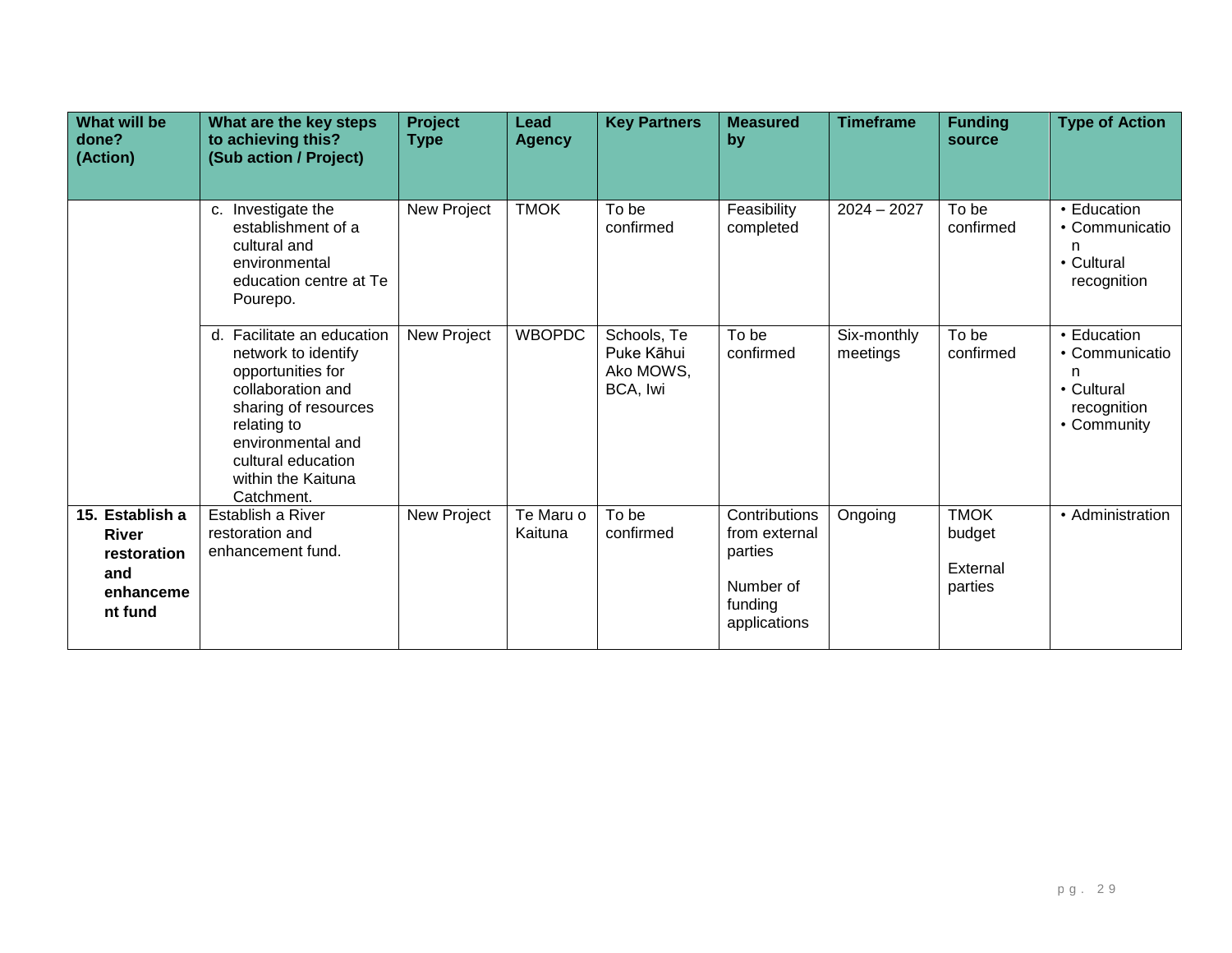# <span id="page-31-0"></span>**Part 3: Te Taharapa o te Tuna | Implementing and Monitoring this Plan**

*'Te Taharapa o te Tuna' means 'The tail of the eel'. This part of the Plan outlines how we are implementing and monitoring this Plan to ensure its stays on course.*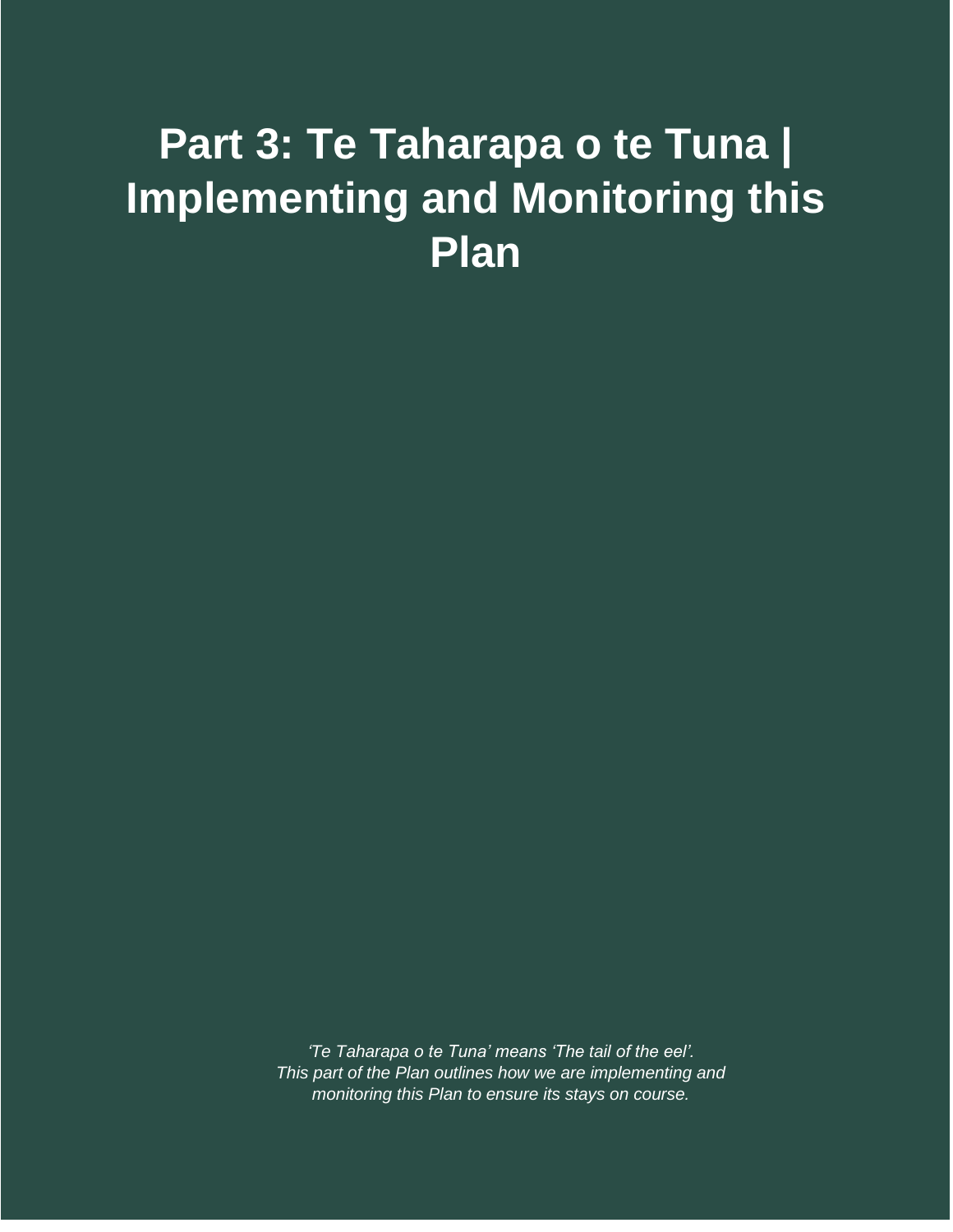# <span id="page-32-0"></span>**6. Plan Implementation**

#### **HOW THIS PLAN WILL BE**

#### **IMPLEMENTED**

Te Maru o Kaituna will be responsible for 'owning' this plan.

This Plan will be used to set and focus the annual work programme for Te Maru o Kaituna.

#### **Funding Actions**

Some actions within this plan are existing projects and therefore have funding secured (in part or in full). Te Maru o Kaituna will need to pursue opportunities for funding, such as through Council Long Term Plan funding or external funding providers (e.g. Tiaki Wai Fund, Million Metres Streams Project Funding)

#### **Resourcing Requirements**

Dedicated staffing will be needed to:

- coordinate projects across all Te Maru o Kaituna members
- coordinate projects with key project partners (e.g. Iwi / hapū, DOC, F&G, BCA, local community groups and schools).
- identify funding opportunities for projects.
- be responsible for project monitoring and reporting, including regular reports to Te Maru o Kaituna.
- communicate progress to project partners, key stakeholders and the general public.

### **HOW OFTEN WILL THIS PLAN WILL BE REVIEWED**

The 15 actions within this Plan will be reviewed by 2028. This will coincide with the review of the Kaituna River Document.

The sub-actions or projects to implement those 15 actions are summarised in work programmes on Pages 11, 17 and 25 outline projects. These will be reviewed on an annual basis in the sense that they will inform the TMOK annual work programme. This enables the prioritisation (or reprioritisation) of projects depending on matters such as resourcing and urgency.

#### **HOW PLAN PROGRESS**

#### **WILL BE REPORTED**

To be effective, this Operational Plan relies on active implementation of projects and providing meaningful updates on progress to TMOK members and the wider community.

For this reason, Results Based Accountability (RBA) will be used to ensure there is focus on results and overall progress against the Action Plan and the Kaituna River Document.